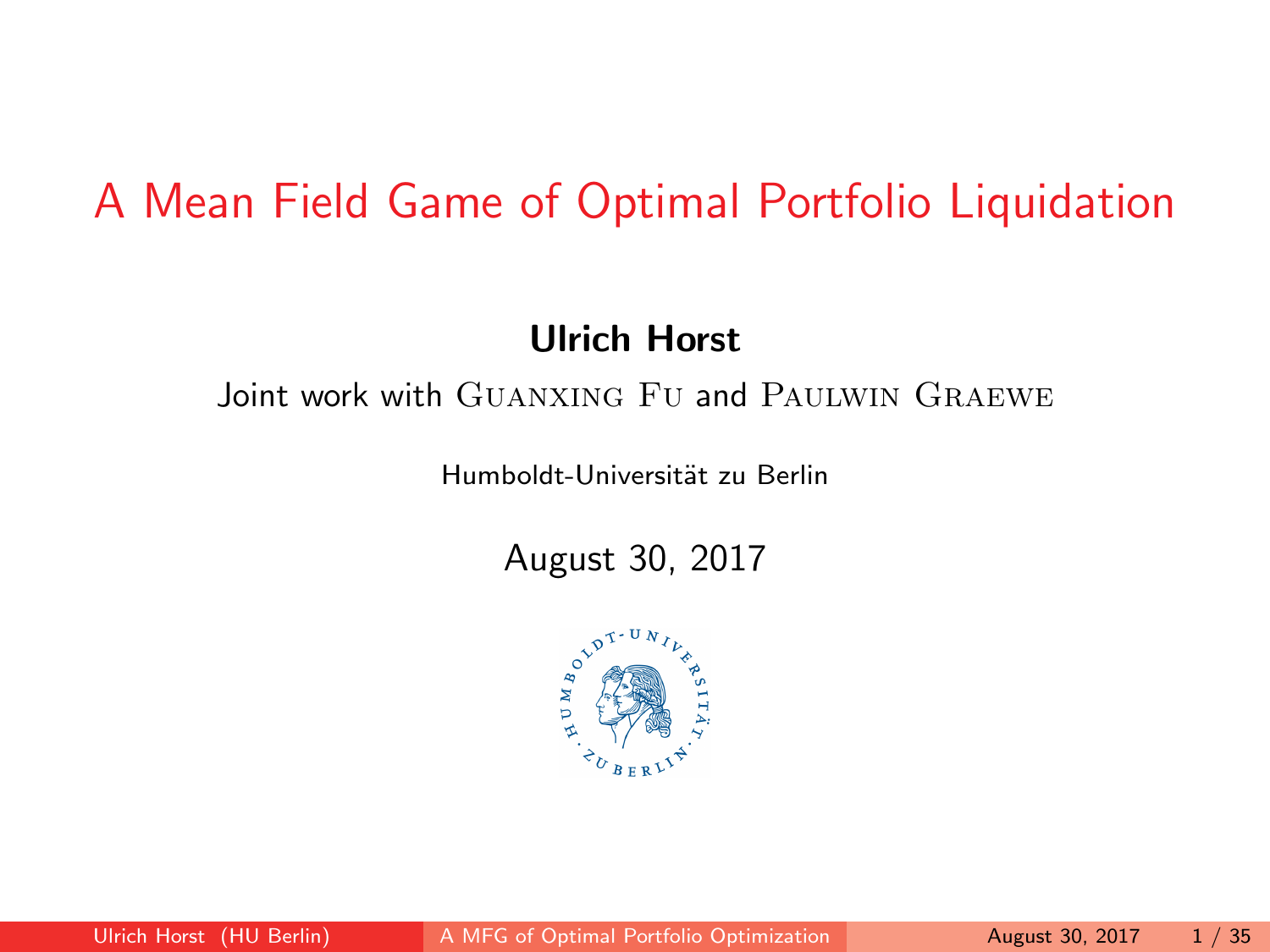# **Outline**

### [Portfolio liquidation](#page-2-0)

- [Single player](#page-4-0)
- **[Multi-player Model](#page-8-0)**

### 2 [A multi-player benchmark model](#page-12-0)

### 3 [Our model](#page-16-0)

- **[Private Value Environment](#page-21-0)**
- **[Common Value Environment](#page-37-0)**
- **•** [Example](#page-39-0)

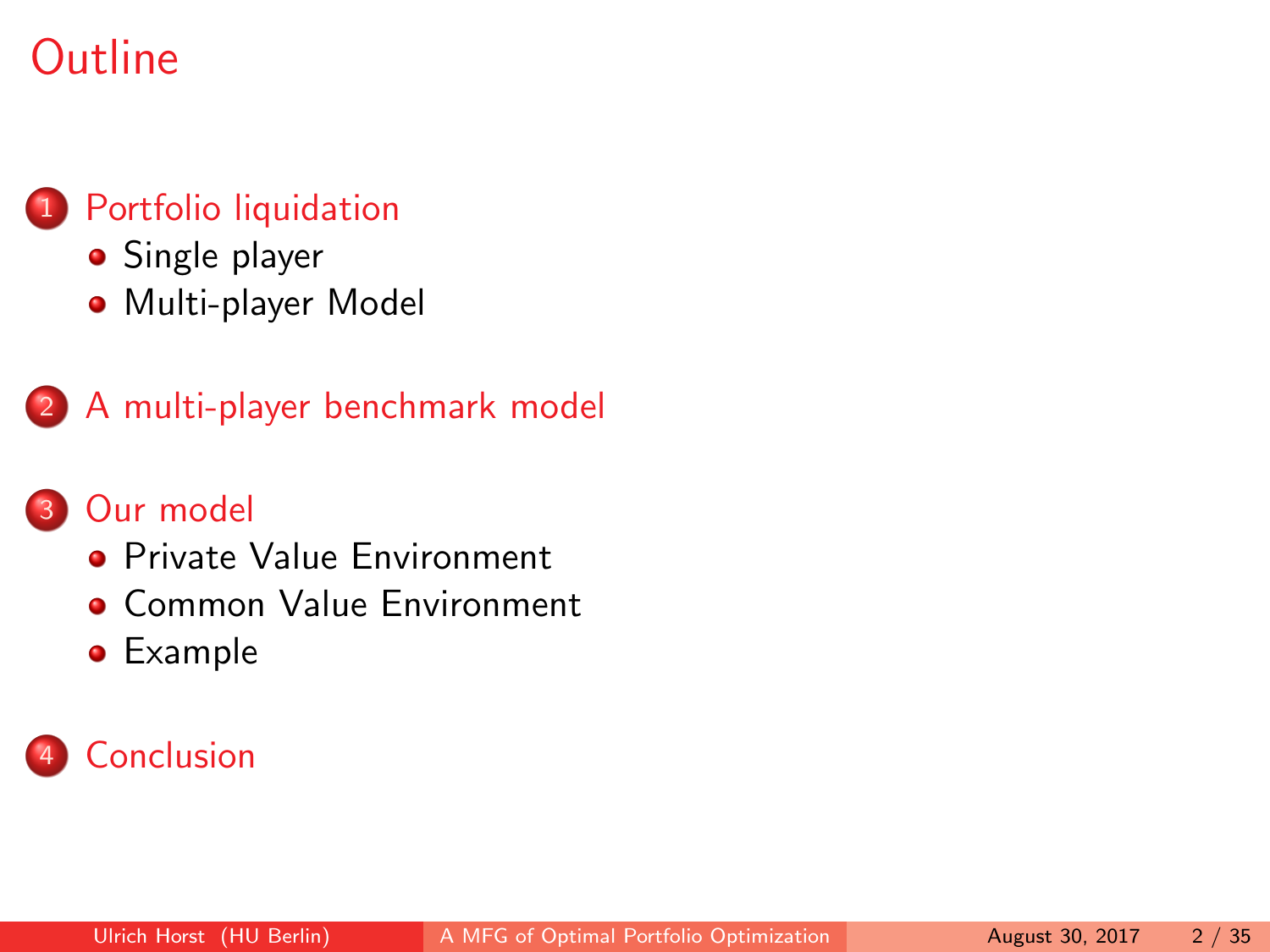# <span id="page-2-0"></span>**Outline**

### [Portfolio liquidation](#page-2-0)

- [Single player](#page-4-0)
- [Multi-player Model](#page-8-0)

### 2 [A multi-player benchmark model](#page-12-0)

### [Our model](#page-16-0)

- **[Private Value Environment](#page-21-0)**
- **[Common Value Environment](#page-37-0)**
- **•** [Example](#page-39-0)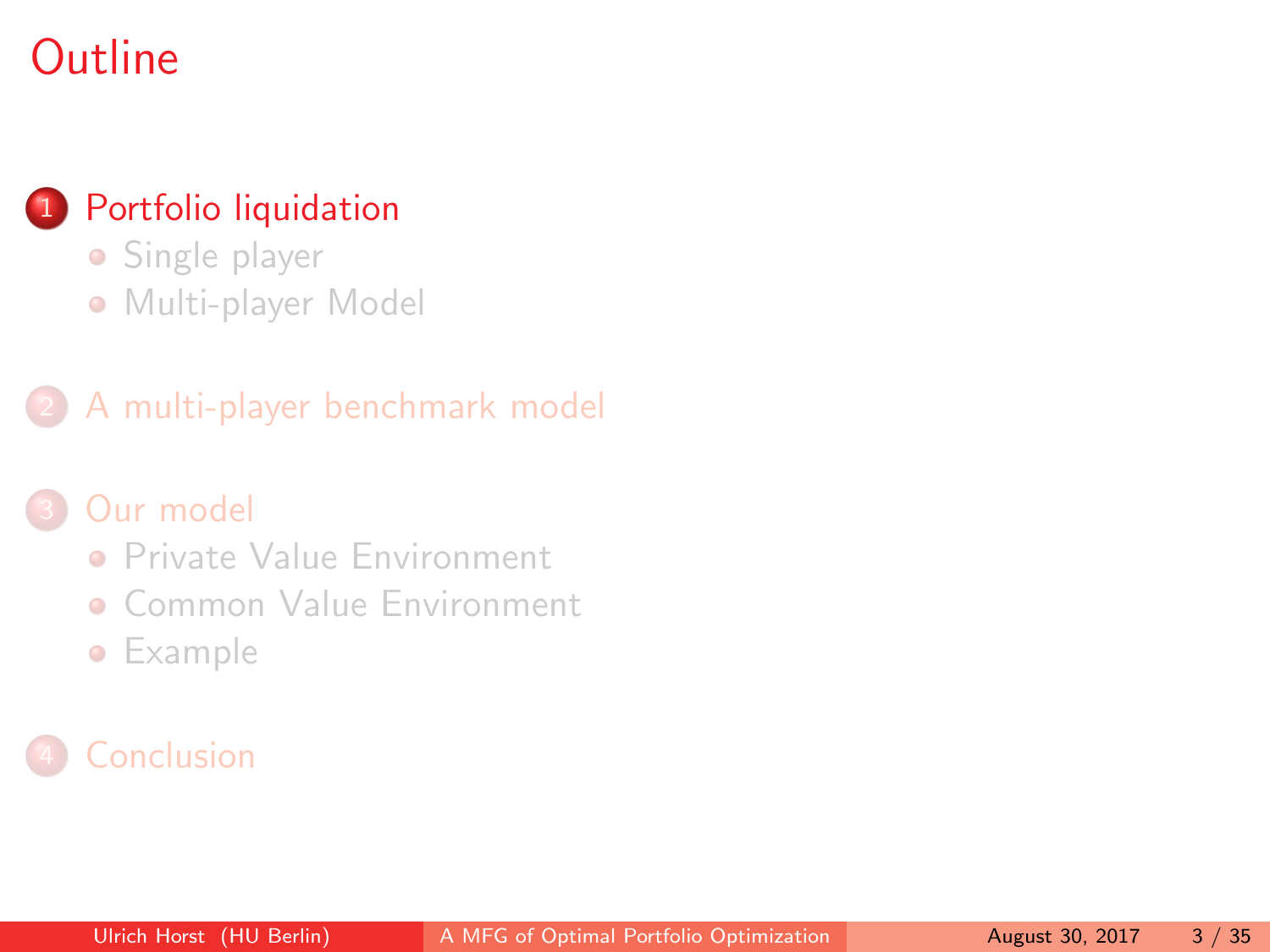# Portfolio Liquidation

- almost all trading nowadays takes place in limit order markets
	- $\blacktriangleright$  limit order book: list of prices and available liquidity
	- $\blacktriangleright$  limited liquidity available at each price level
- large orders tend to adversely affect prices
- **•** there is a substantial literature on optimal portfolio liquidation
- mostly single player models are considered in the literature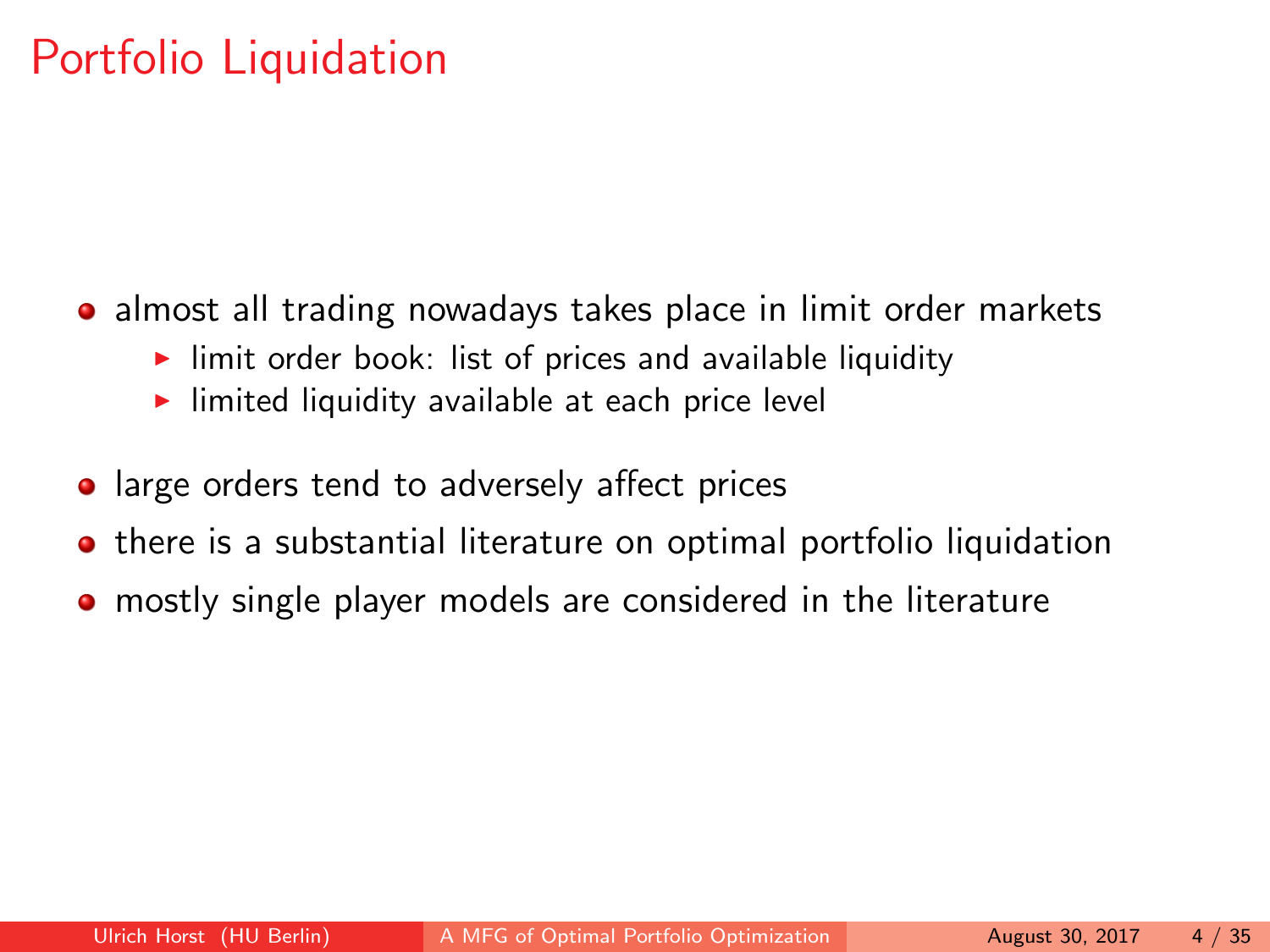# <span id="page-4-0"></span>Single player benchmark model

Consider an order to sell  $X > 0$  shares by time  $T > 0$ :

- $\xi_t$ : *rate* of trading (control)
- $X_t = X \int^t$ 0  $\xi_{\boldsymbol{s}}$  ds: remaining position (controlled state)  $\widetilde{S}_t = \sigma W_t - \kappa \int_0^t \xi_s \, ds - \eta \xi_t$ : transaction price
- $X_T = 0$ : liquidation constraint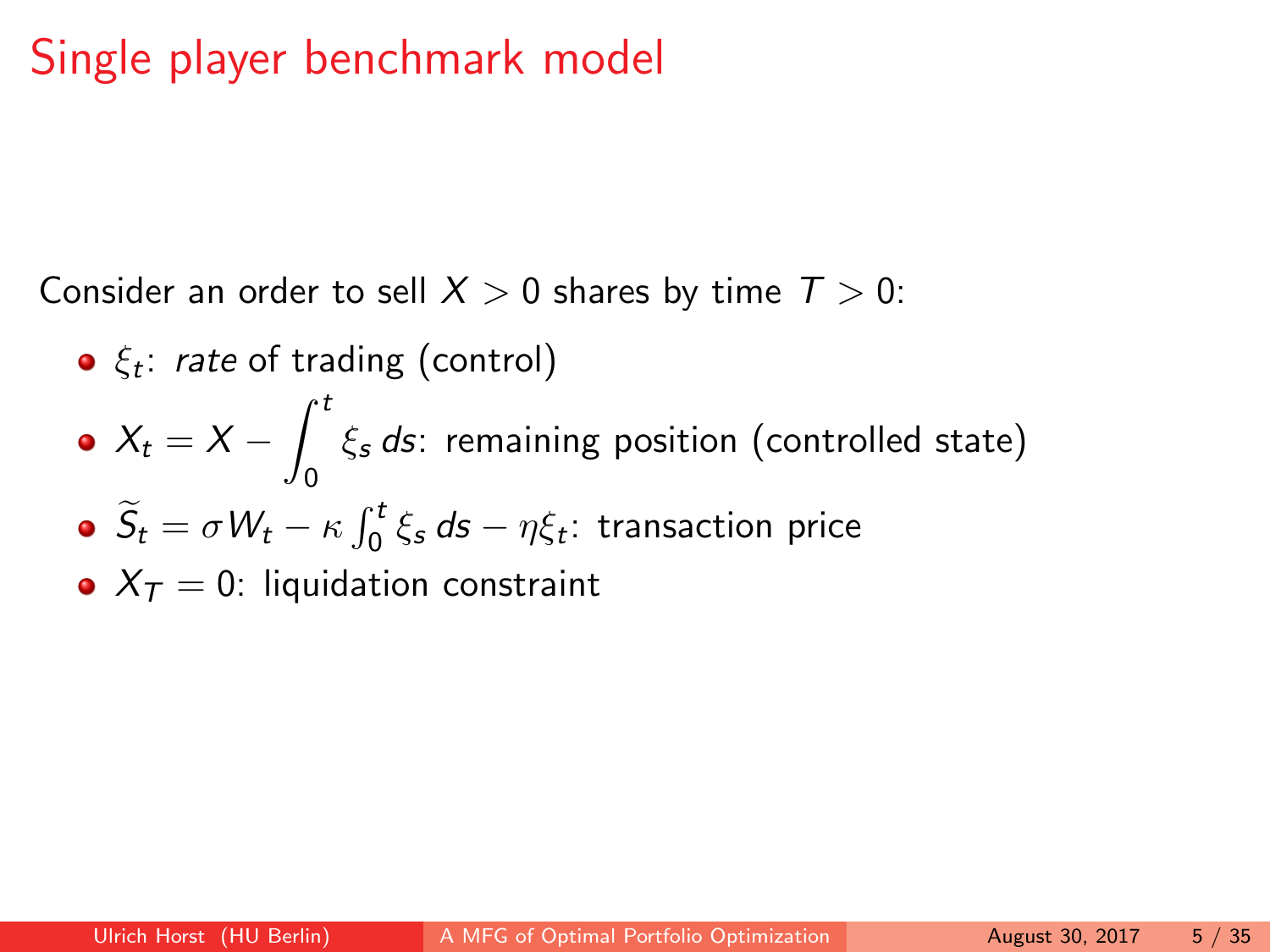# Single player benchmark model

The *liquidation costs* are then defined as

$$
C = \text{book value} - \text{revenue}
$$
  
=  $S_0 X - \int_0^T \widetilde{S}_t \xi_t dt = S_0 X - \int_0^T S_t dX_t + \int_0^T \eta \xi_t^2 dt$ 

Taking expectations and doing partial integration,

$$
\mathbb{E}[\mathcal{C}] = E\left[\int_0^T \kappa X_t \xi_t + \eta \xi_t^2 dt\right]
$$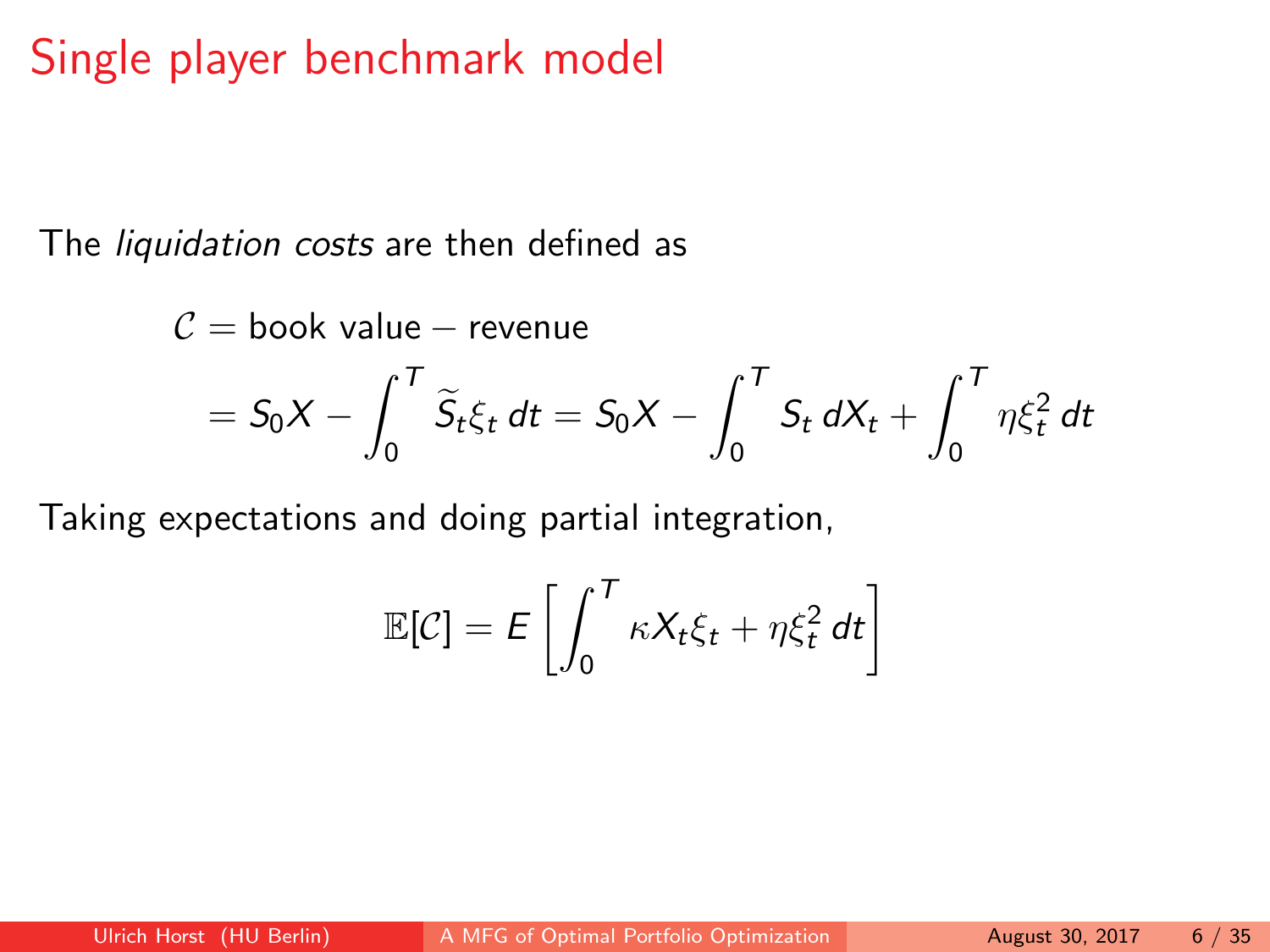# Single player benchmark model

Adding a risk term  $\lambda\mathcal{X}^2$ , the optimization problem is to minimize

$$
J(\xi) = E\left[\int_0^T \kappa X_t \xi_t + \eta \xi_t^2 + \lambda X_t^2 dt\right]
$$

This is a LQ control problem with liquidation constraint  $X_T = 0$ .

- PDE or BS(P)DE with terminal state constraint
- we will obtain a FBSDE with with terminal state constraint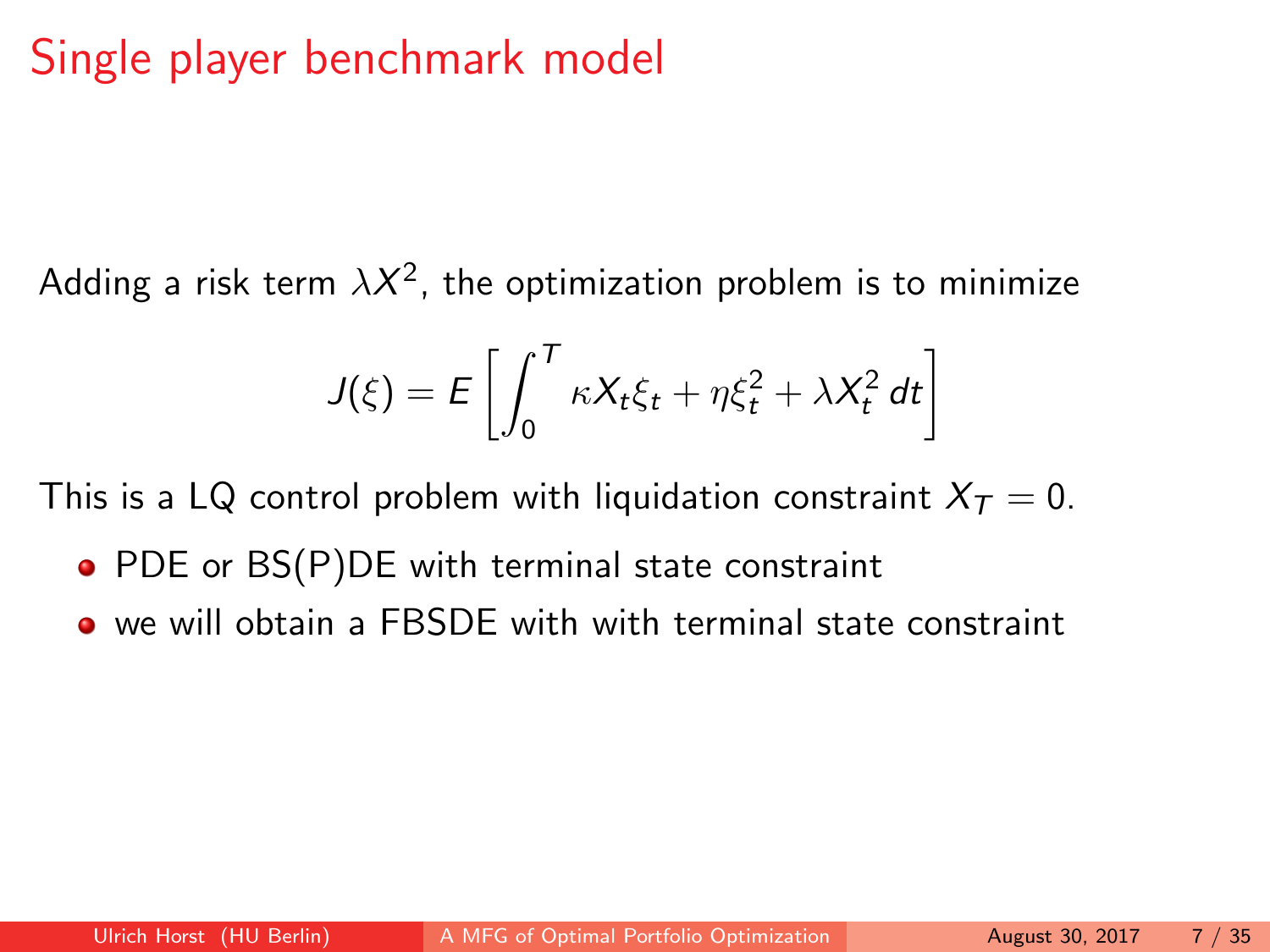# Multi-player models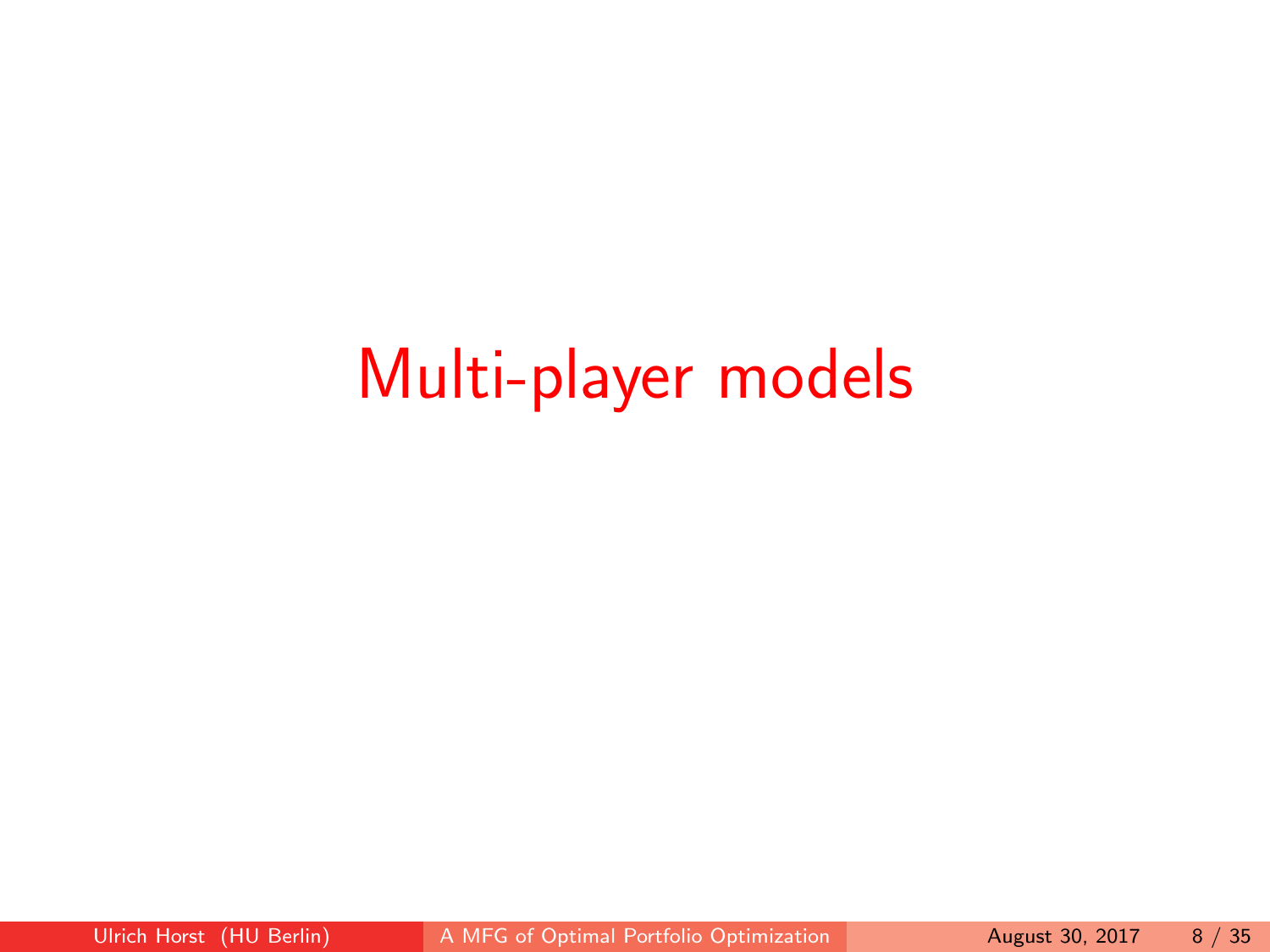- <span id="page-8-0"></span>• N ex-ante identical investors
- an asset price process of the form:  $\bullet$



- all agents trade in the same market
- average trading adds an adverse price impact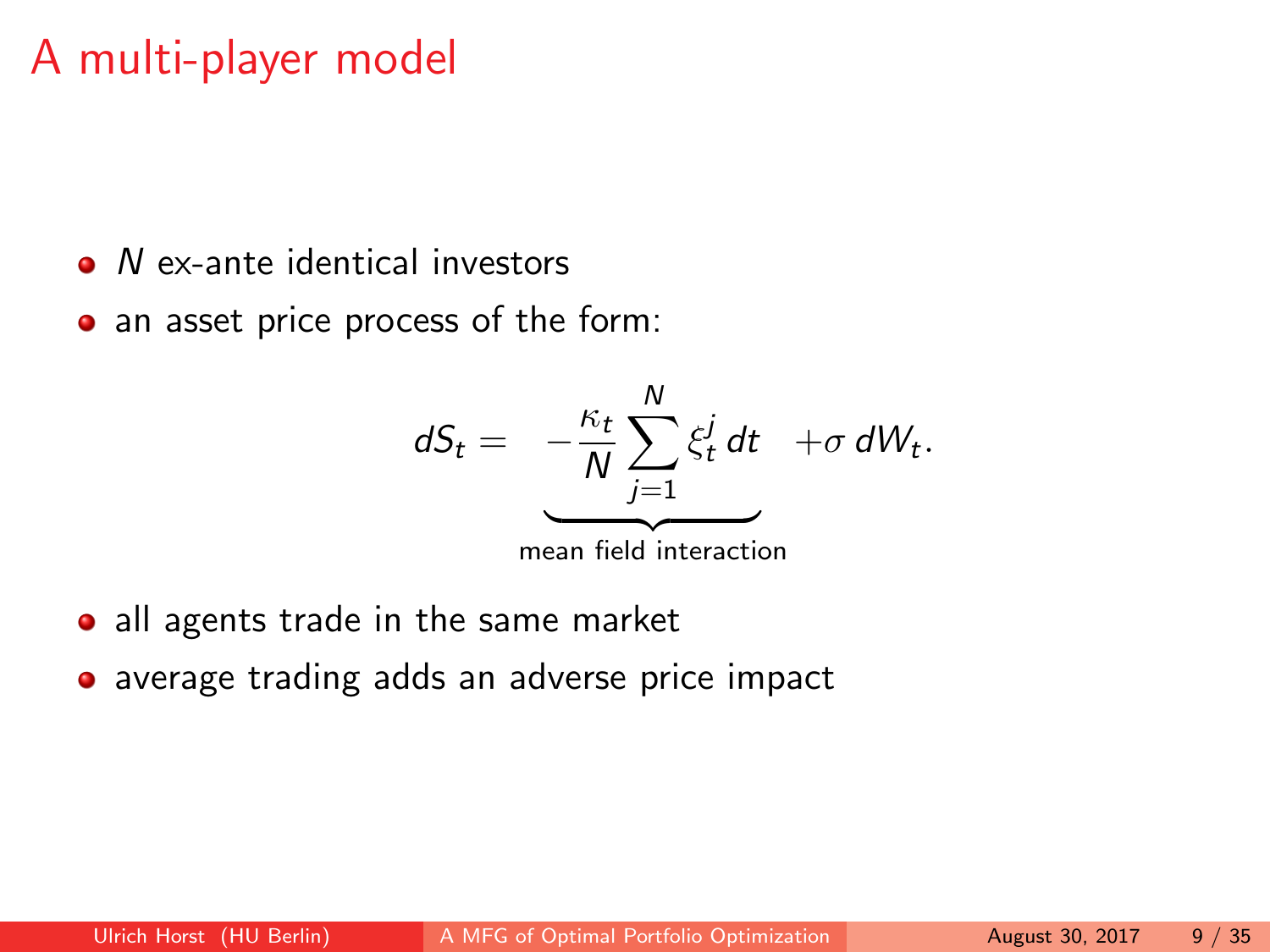The cost (interaction, liquidation, risk) for each player  $i = 1, ..., N$  is

$$
J^{i}(\xi) = E \int_{0}^{T} \left( X_{t}^{i} \frac{\kappa_{t}}{N} \sum_{j=1}^{N} \xi_{t}^{j} + \underbrace{\eta_{t}^{i}(\xi_{t}^{i})^{2}}_{\text{trading cost}} + \underbrace{\lambda_{t}^{i}(X_{t}^{i})^{2}}_{\text{market risk}} \right) dt.
$$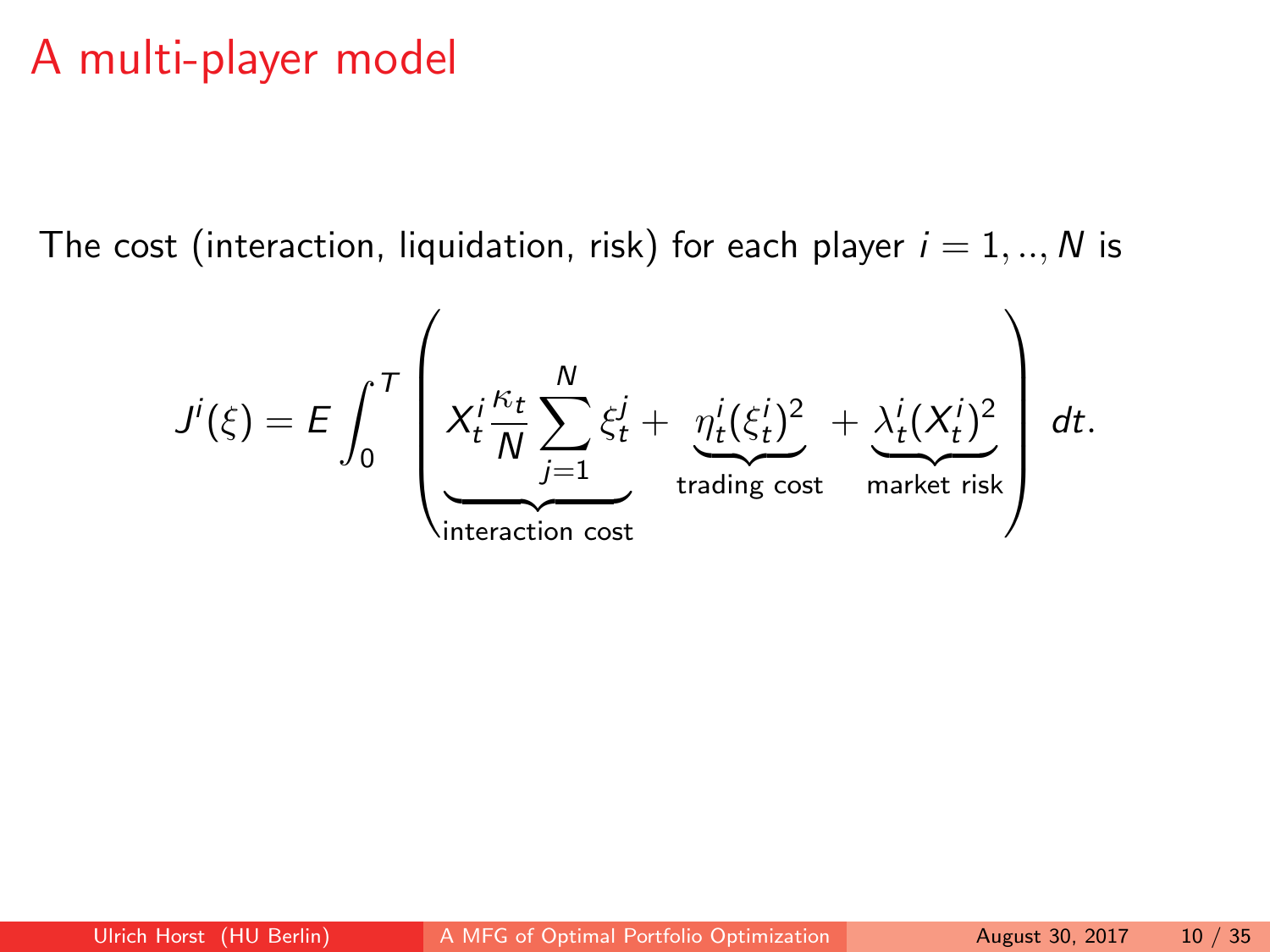The cost (interaction, liquidation, risk) for each player  $i = 1, ..., N$  is

$$
J^{i}(\xi) = E \int_{0}^{T} \left( X_{t}^{i} \frac{\kappa_{t}}{N} \sum_{j=1}^{N} \xi_{t}^{j} + \underbrace{\eta_{t}^{i}(\xi_{t}^{i})^{2}}_{\text{trading cost}} + \underbrace{\lambda_{t}^{i}(X_{t}^{i})^{2}}_{\text{market risk}} \right) dt.
$$

• what is the precise informational environment?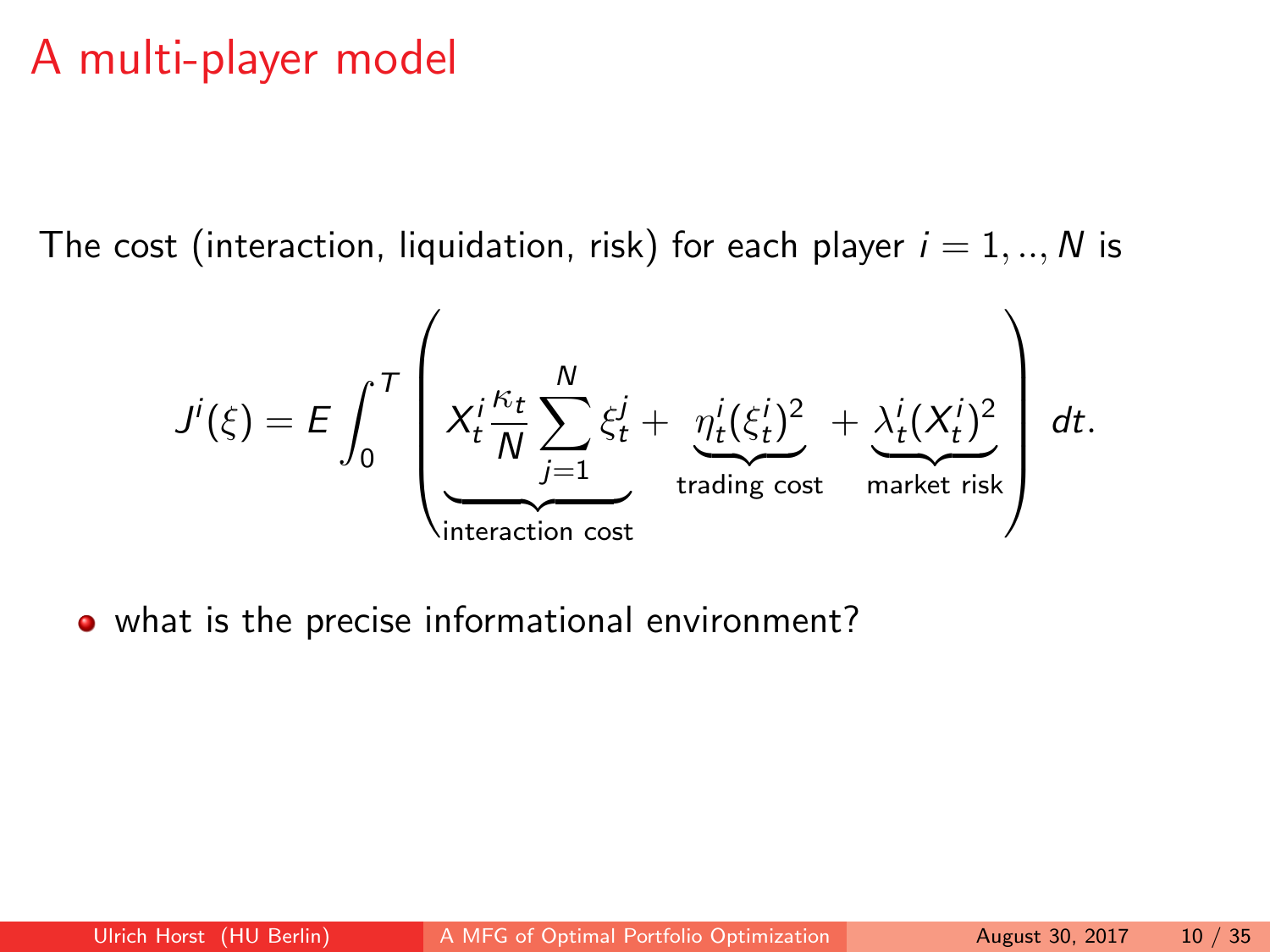The cost (interaction, liquidation, risk) for each player  $i = 1, ..., N$  is

$$
J^{i}(\xi) = E \int_{0}^{T} \left( X_{t}^{i} \frac{\kappa_{t}}{N} \sum_{j=1}^{N} \xi_{t}^{j} + \underbrace{\eta_{t}^{i}(\xi_{t}^{i})^{2}}_{\text{trading cost}} + \underbrace{\lambda_{t}^{i}(X_{t}^{i})^{2}}_{\text{market risk}} \right) dt.
$$

- what is the precise informational environment?
- what does it mean for the mathematics?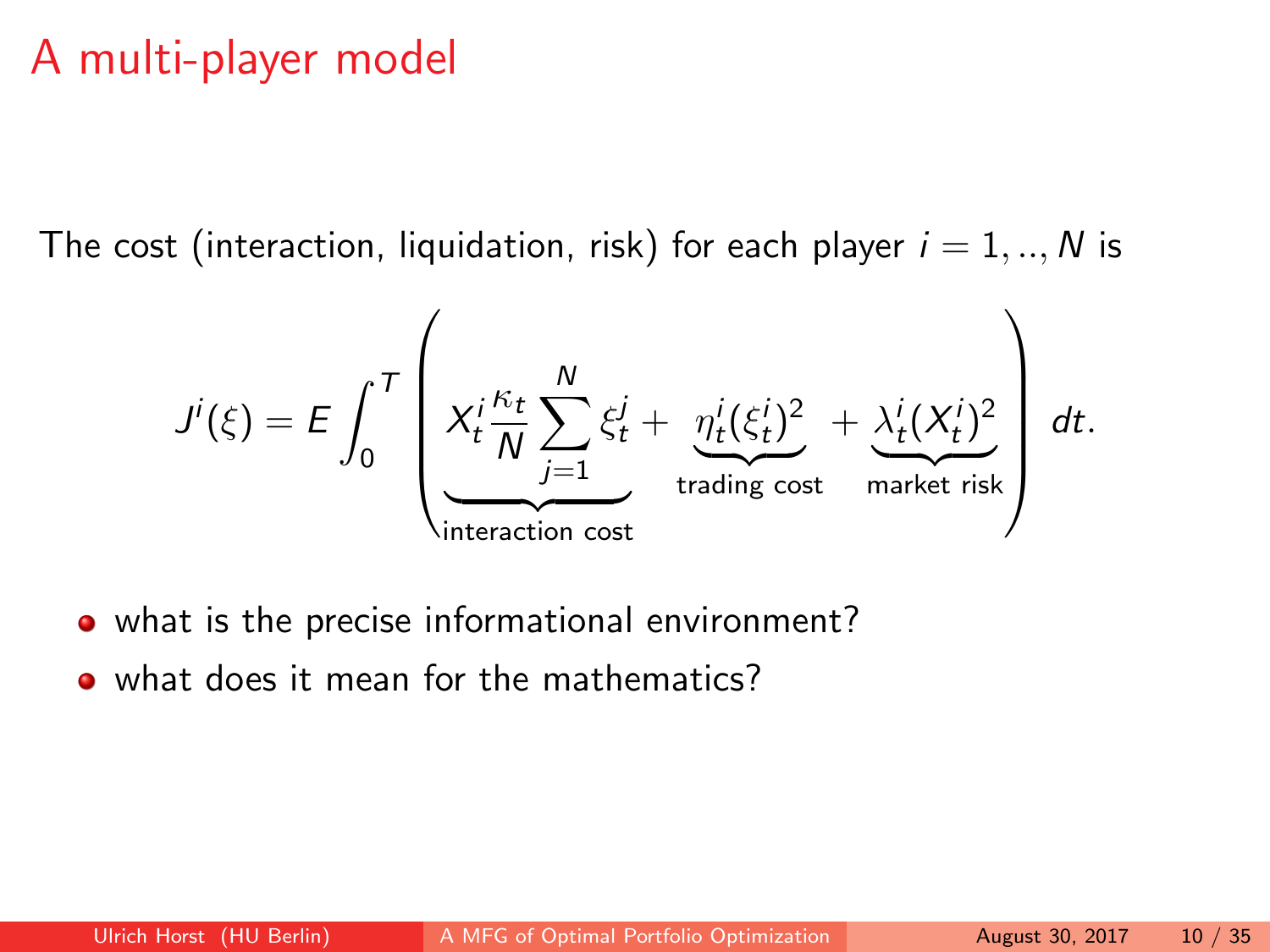# <span id="page-12-0"></span>**Outline**

### [Portfolio liquidation](#page-2-0)

- **•** [Single player](#page-4-0)
- [Multi-player Model](#page-8-0)

### 2 [A multi-player benchmark model](#page-12-0)

### [Our model](#page-16-0)

- **[Private Value Environment](#page-21-0)**
- **[Common Value Environment](#page-37-0)**
- **•** [Example](#page-39-0)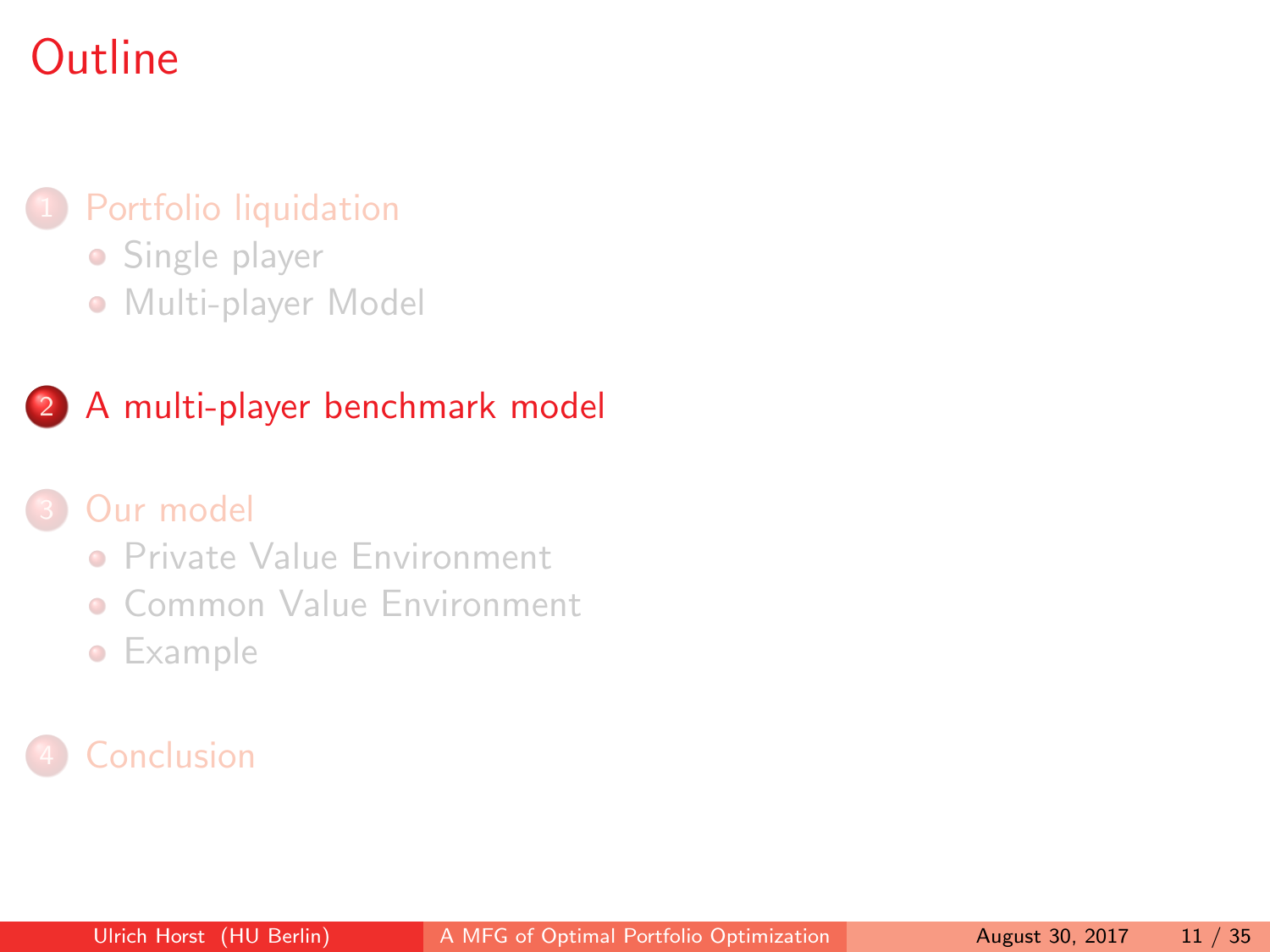# A multi-player benchmark model

Carmona-Lacker (2016) consider a price impact model:

$$
dX^{i} = -\xi_{t}^{i} dt + \sigma dW_{t}^{i}
$$

$$
dS_{t} = -\frac{\kappa}{N} \sum_{j=1}^{N} \xi_{t}^{j} dt + \sigma^{0} dW_{t}^{0}.
$$

- martingale optimality approach ("weak formulation")
- customer flow ("regularizes control problem")
- **•** compact action space (hence no liquidation constraint)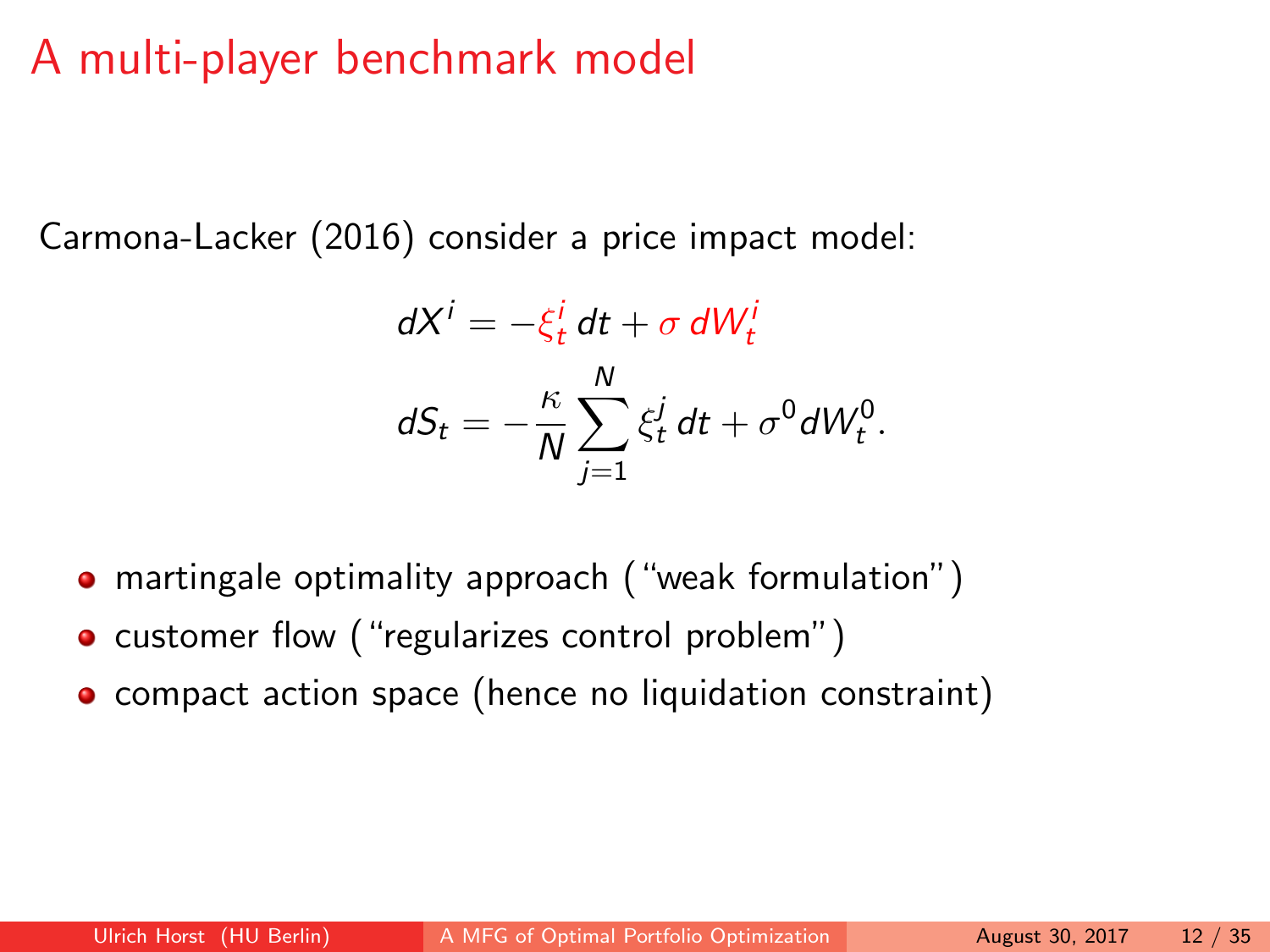# A multi-player benchmark model

The resulting MFG ("representative player") is:

$$
\begin{cases}\nX_t = X - \int_0^t \xi_s \, ds + \sigma W_t \\
J(\xi; \mu) = E \int_0^T \left(\kappa \mu_t X_t + \eta \xi_t^2 + \lambda X_t^2\right) \, dt, \\
\mu_t = E[\xi_t].\n\end{cases}
$$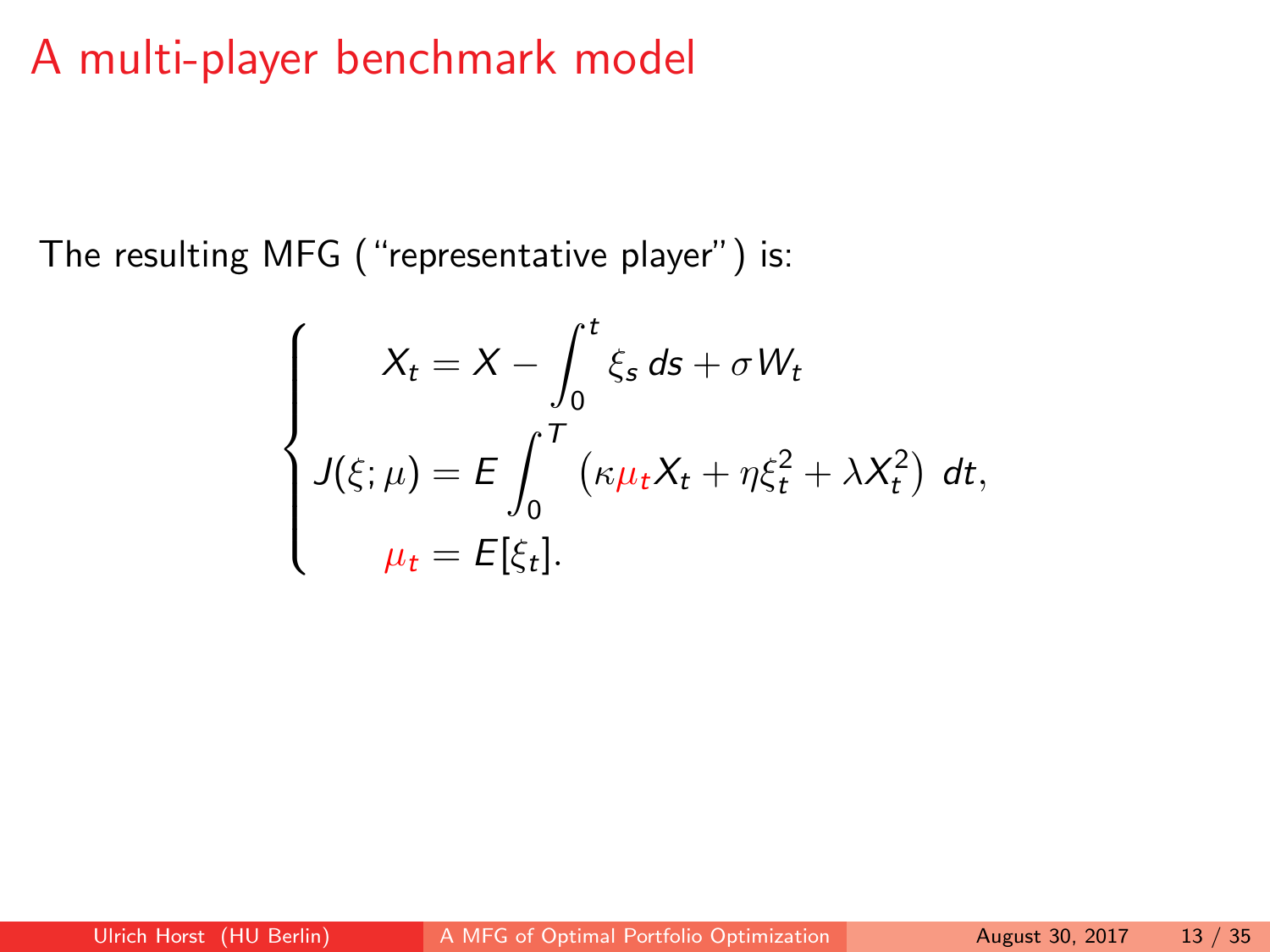# A multi-player benchmark model

The resulting MFG ("representative player") is:

$$
\begin{cases}\nX_t = X - \int_0^t \xi_s \, ds + \sigma W_t \\
J(\xi; \mu) = E \int_0^T \left(\kappa \mu_t X_t + \eta \xi_t^2 + \lambda X_t^2\right) \, dt, \\
\mu_t = E[\xi_t].\n\end{cases}
$$

should one use conditional expectation, given  $\mathcal{W}^0?$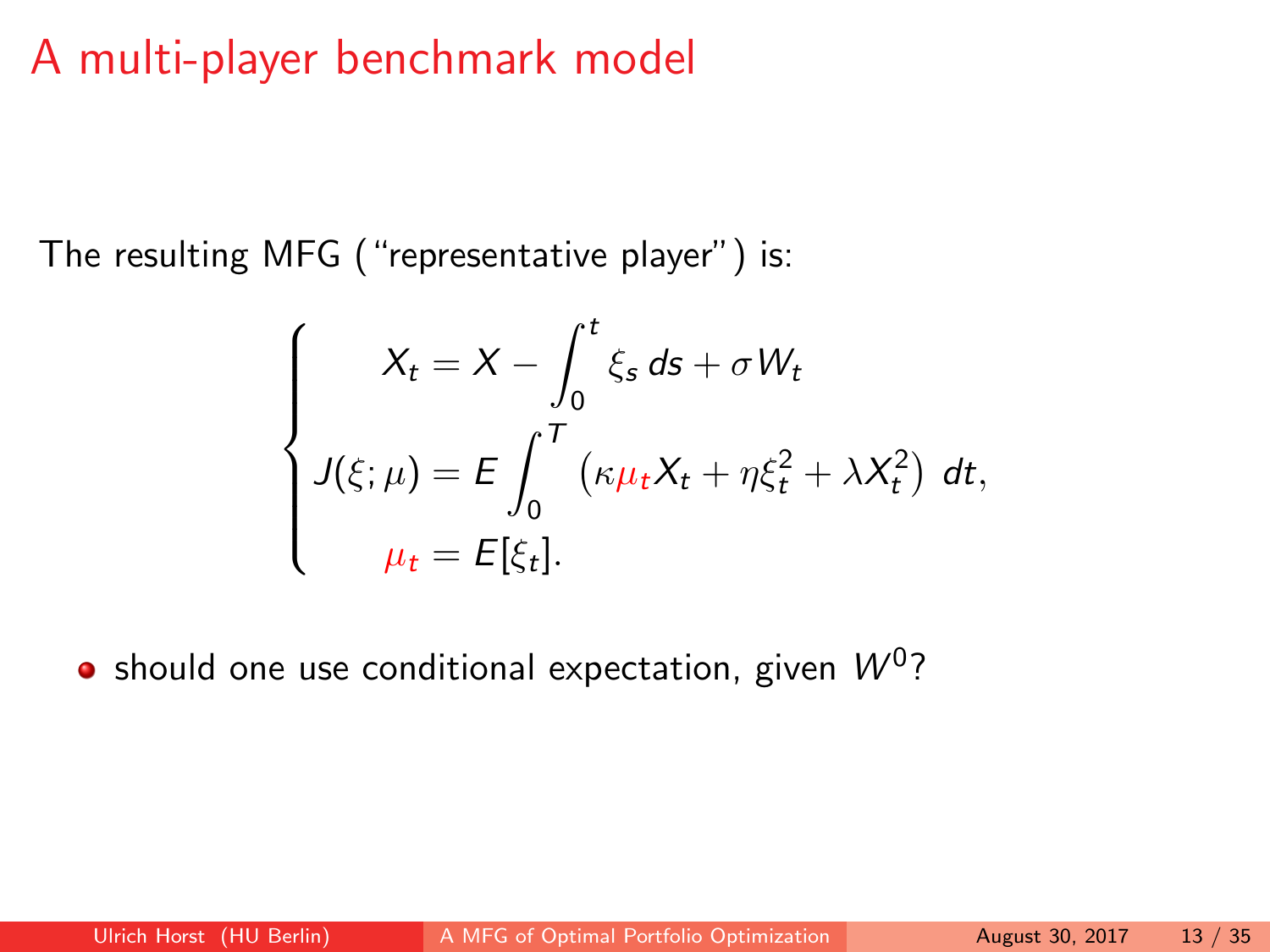# <span id="page-16-0"></span>**Outline**

### [Portfolio liquidation](#page-2-0)

- **•** [Single player](#page-4-0)
- [Multi-player Model](#page-8-0)

### 2 [A multi-player benchmark model](#page-12-0)

### 3 [Our model](#page-16-0)

- **[Private Value Environment](#page-21-0)**
- **[Common Value Environment](#page-37-0)**
- **•** [Example](#page-39-0)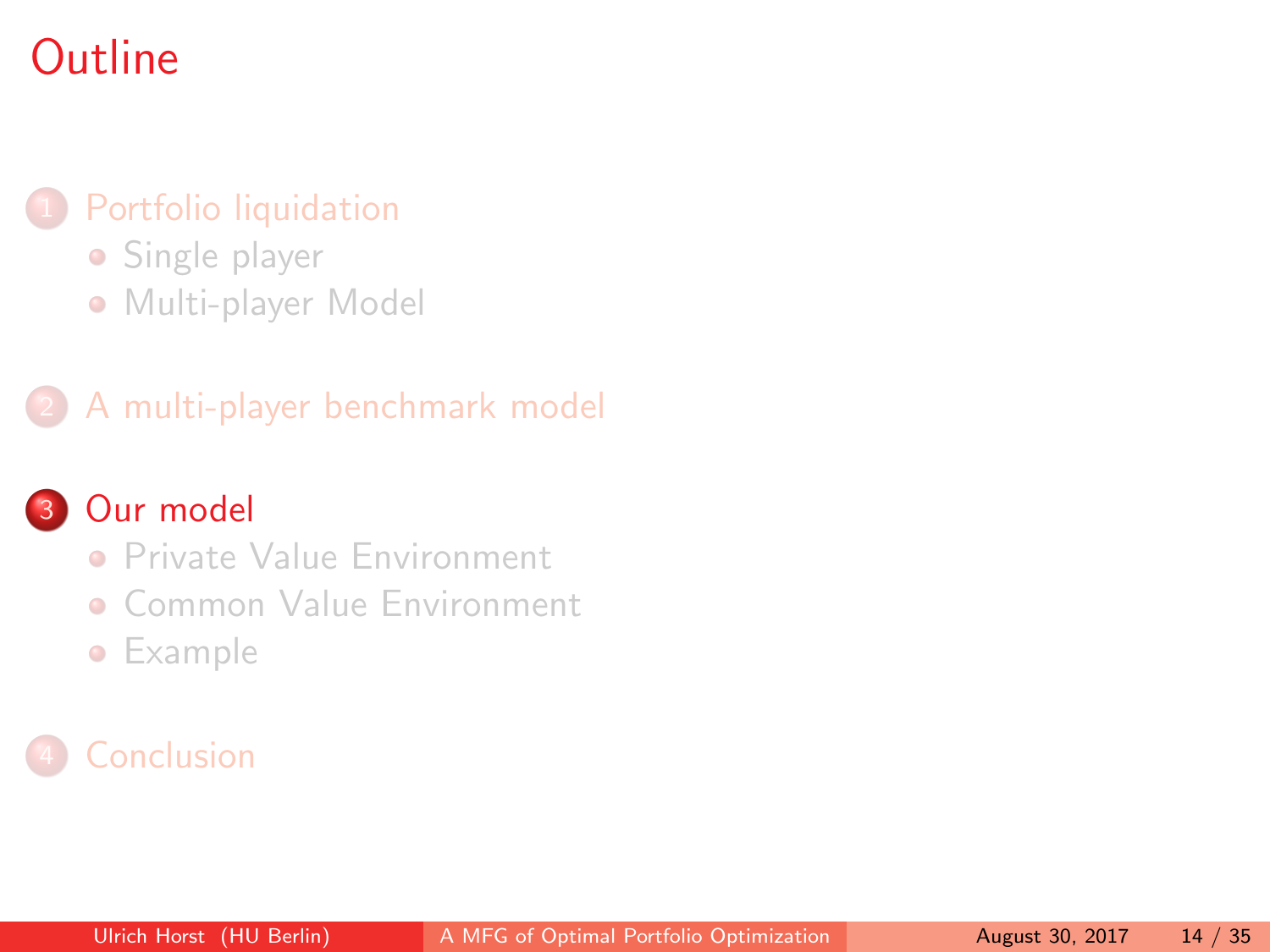# What we change

We consider conditional expectations

$$
\mu_t = E[\xi_t | \mathcal{F}_t^W]
$$

and

- unbounded action spaces
- no external customer flow
- which makes a liquidation constraint possible

Liquidation constraint results in FBSDE with singular coefficients.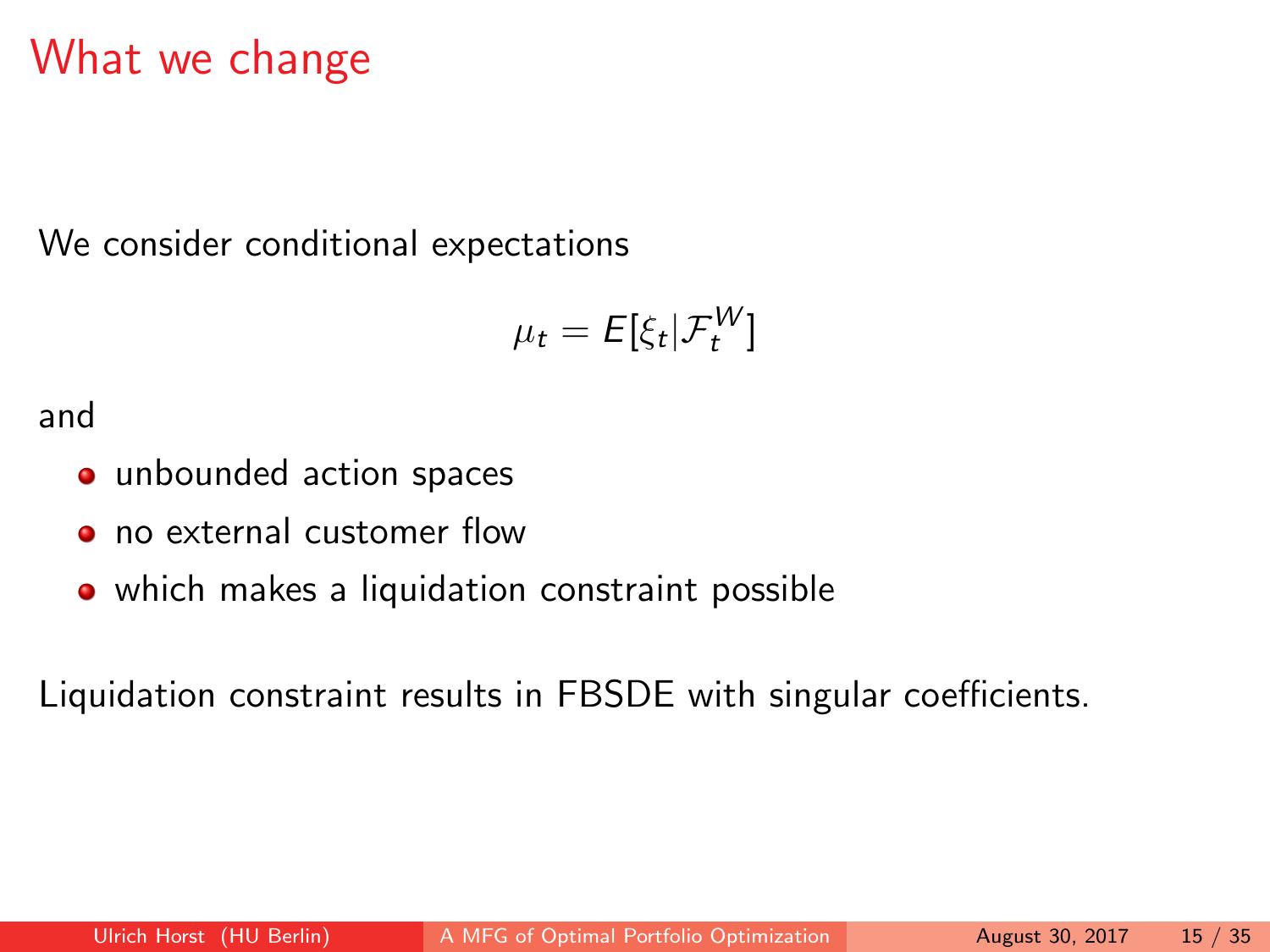# Informational environments

"Private value environment" (PVE):

 $\lambda^i \in \sigma(W,W^i)$ 

**·** time-inconsistent optimization problem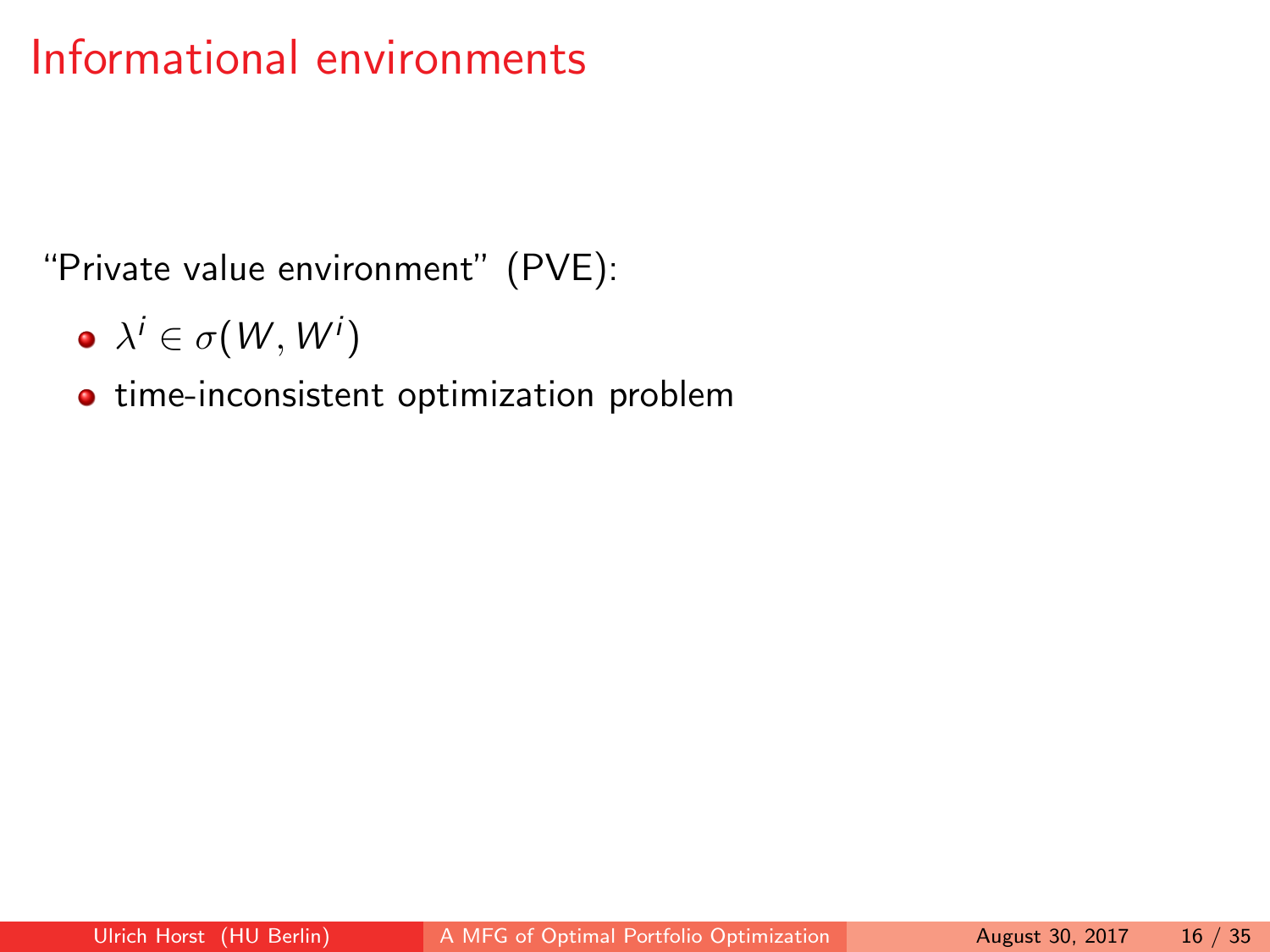# Informational environments

"Private value environment" (PVE):

- $\lambda^i \in \sigma(W,W^i)$
- **•** time-inconsistent optimization problem

"Common value environment" (CVE):

- $\lambda^i\in\sigma(\pmb{\mathcal{W}})$
- **•** time-consistent optimization problem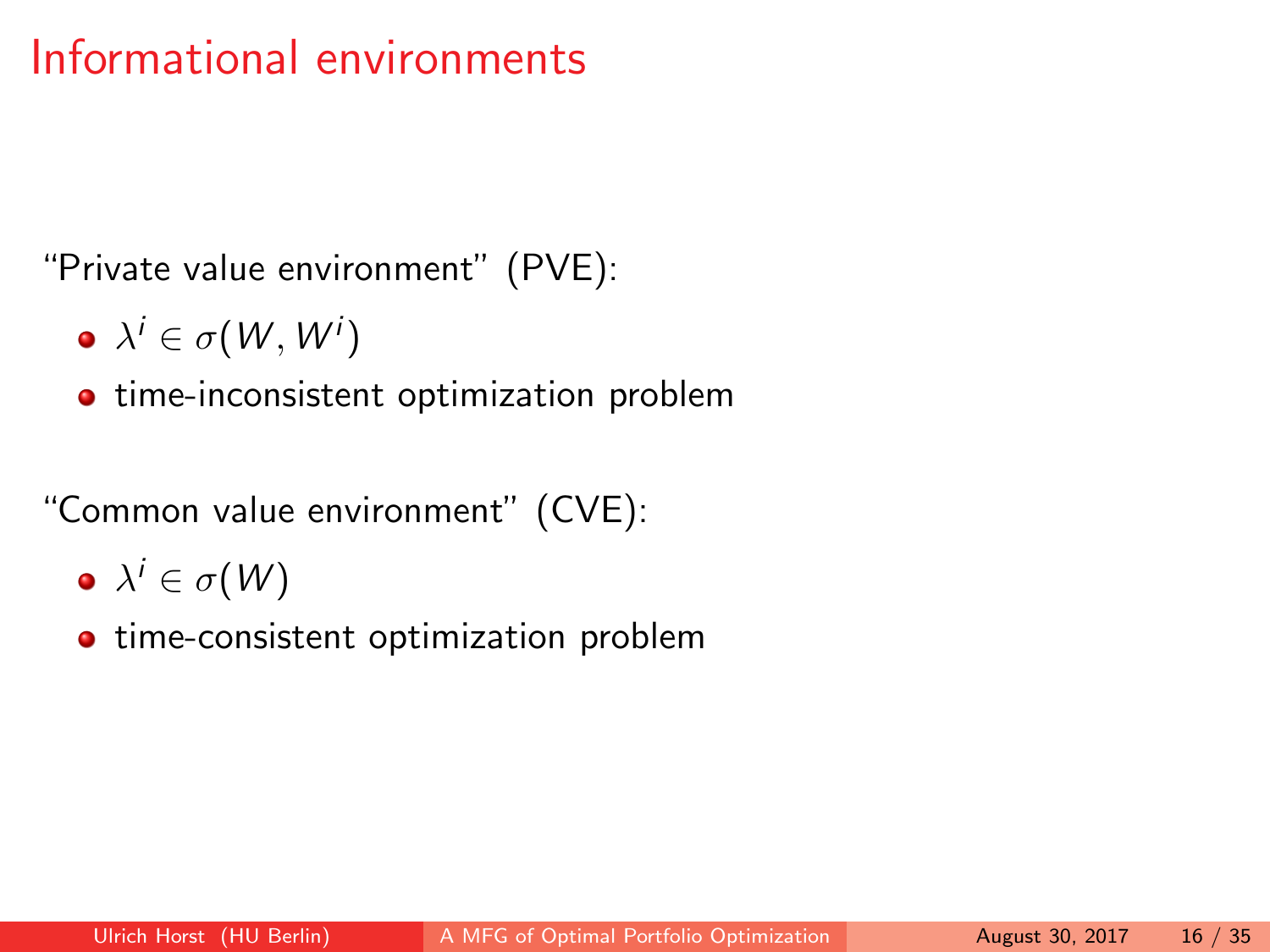# Private values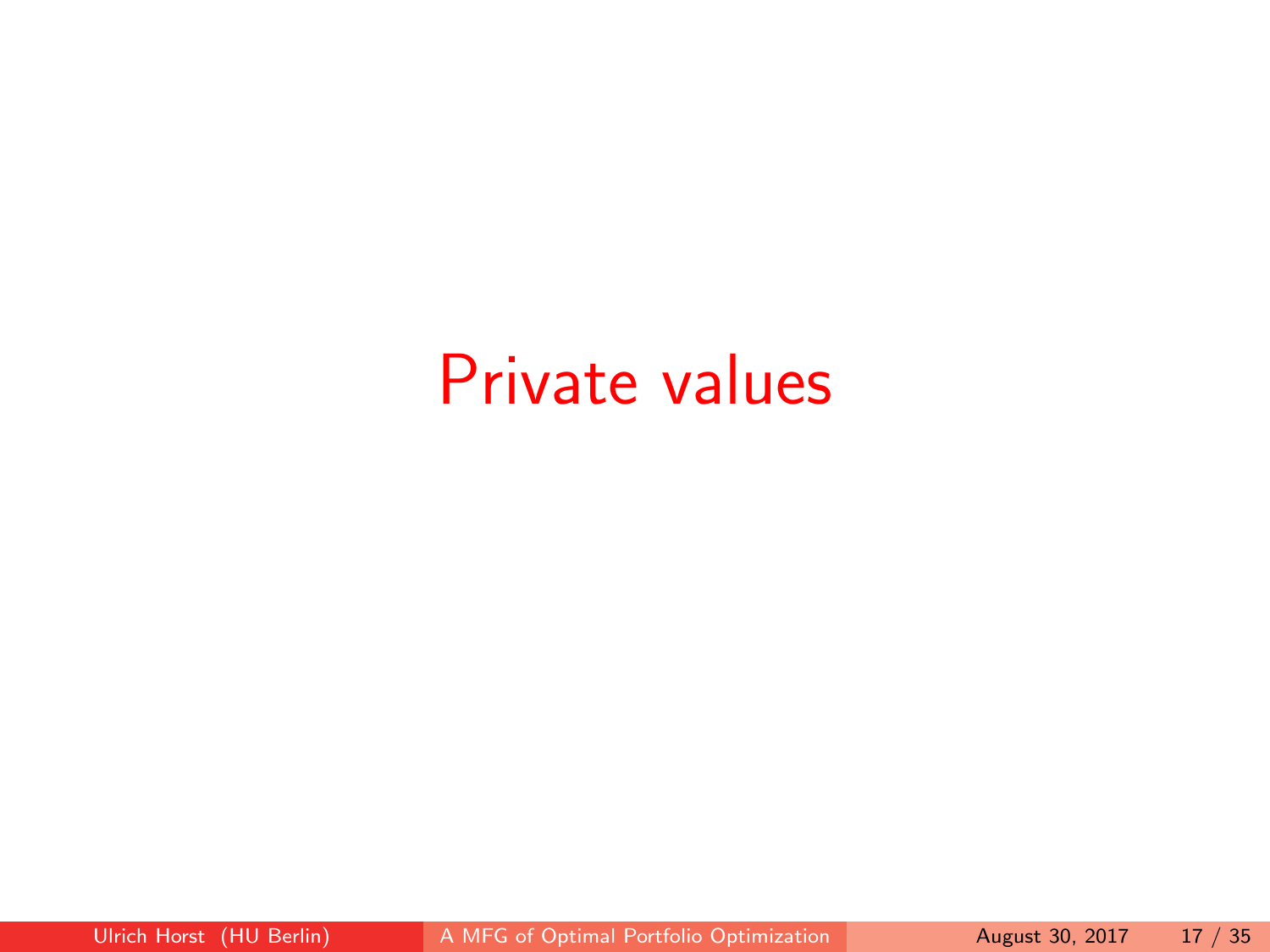# <span id="page-21-0"></span>Dynamics and information

Recall that

$$
J(\xi; \mu) = E \int_0^T \left( \kappa_t \mu_t X_t + \eta_t \xi_t^2 + \lambda_t X_t^2 \right) dt
$$
  

$$
dS_t = -\kappa_t \mu_t dt + \sigma dW_t
$$
  

$$
\mu_t = E[\xi_t | \mathcal{F}_t^W]
$$

and assume that the cost coefficients satisfy (modulo regularity)

$$
\eta \in \sigma(W), \quad \kappa \in \sigma(W), \quad \lambda \in \sigma(W)
$$

where  $\dot{W} = (W, W')$  for independent Brownian motions  $W, W'$ , and that  $\xi \in \sigma(\widetilde{W})$ .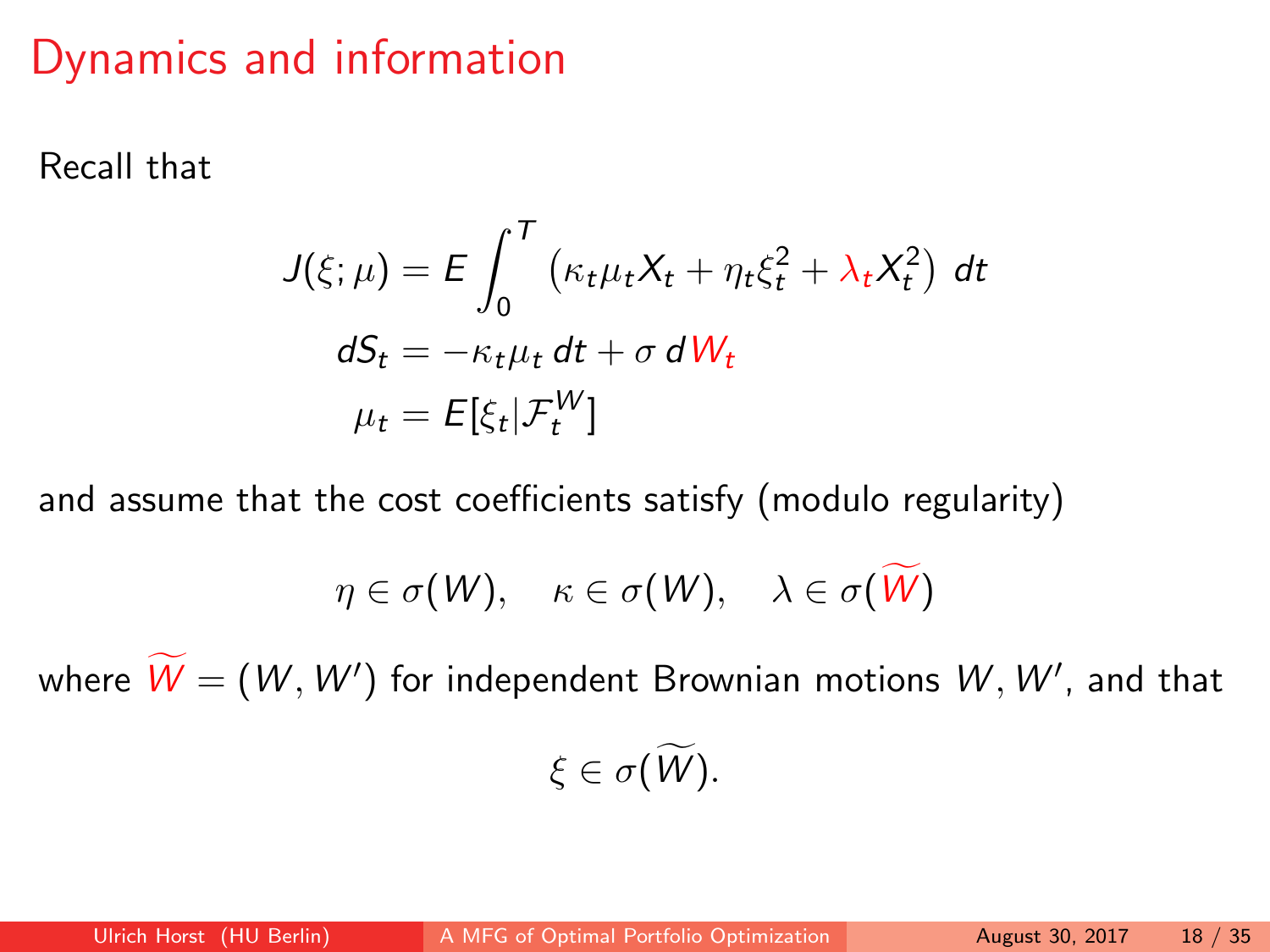# The FBSDE

Solving the  $MFG =$  solving the conditional mean field FBSDE:

$$
\begin{cases}\n dX_t = -\frac{Y_t}{2\eta_t} dt \\
 -dY_t = \left(\kappa_t E\left[\frac{Y_t}{2\eta_t} \middle| \mathcal{F}_t^W \right]\right] + 2\lambda_t X_t\right) dt - Z_t d\widetilde{W}_t \\
 X_0 = X \\
 Y_T \text{ to be determined.} \n\end{cases}
$$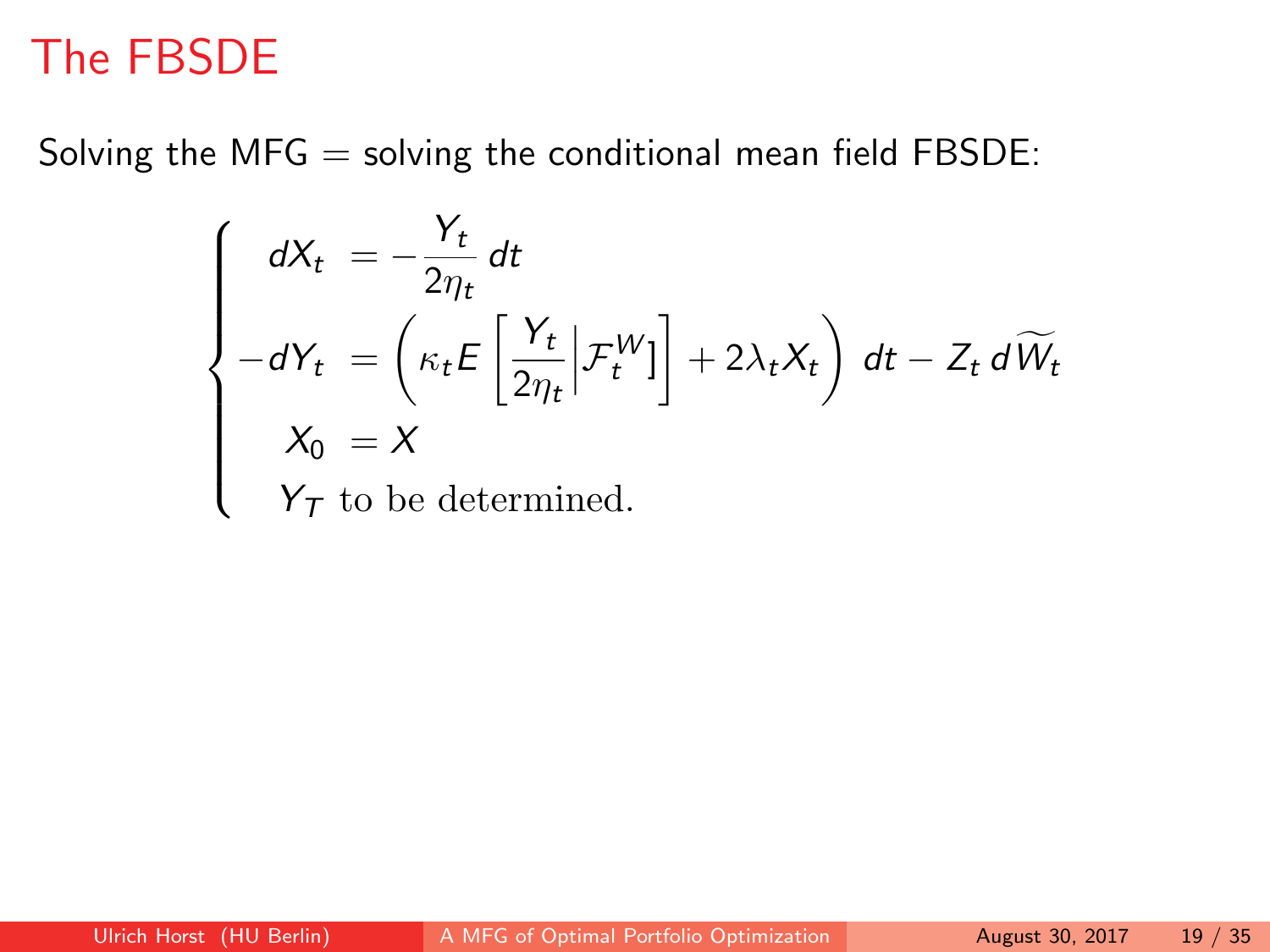# The FBSDE

Solving the  $MFG =$  solving the conditional mean field FBSDE:

$$
\begin{cases}\n dX_t = -\frac{Y_t}{2\eta_t} dt \\
 -dY_t = \left(\kappa_t E\left[\frac{Y_t}{2\eta_t} \middle| \mathcal{F}_t^W \right]\right] + 2\lambda_t X_t\right) dt - Z_t d\widetilde{W}_t \\
 X_0 = X \\
 Y_T \text{ to be determined.} \n\end{cases}
$$

### Remark

In the common value environment,

$$
-dY_t = \left(\kappa_t \frac{Y_t}{2\eta_t} + 2\lambda_t X_t\right) dt - Z_t dW_t.
$$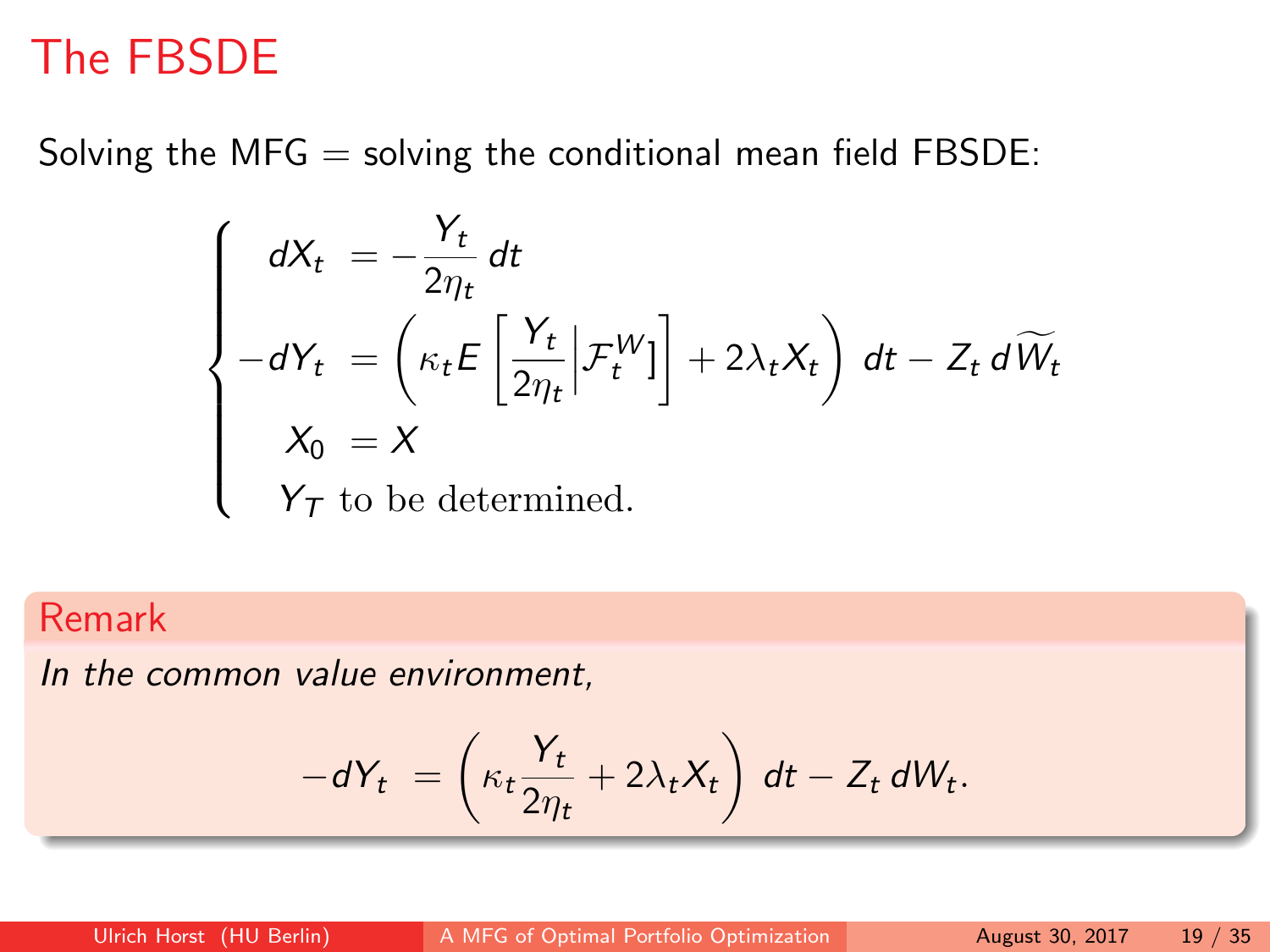The ansatz  $Y = AX + B$ , yields a system of Riccati-type equations:

$$
\begin{cases}\n-dA_t = \left(2\lambda_t - \frac{A_t^2}{2\eta_t}\right) dt - Z_t^A d\widetilde{W}_t, \\
A_t = \mathcal{O}\left((T-t)^{-1}\right) \quad (t \to T); \\
-dB_t = \left(\frac{\kappa_t}{2\eta_t} E\left[\frac{A_t X_t + B_t}{-Y_t}\bigg| \mathcal{F}_t^W\right]\right] - \frac{A_t B_t}{2\eta_t}\right) dt - Z_t^B d\widetilde{W}_t, \\
B_T = 0\n\end{cases}
$$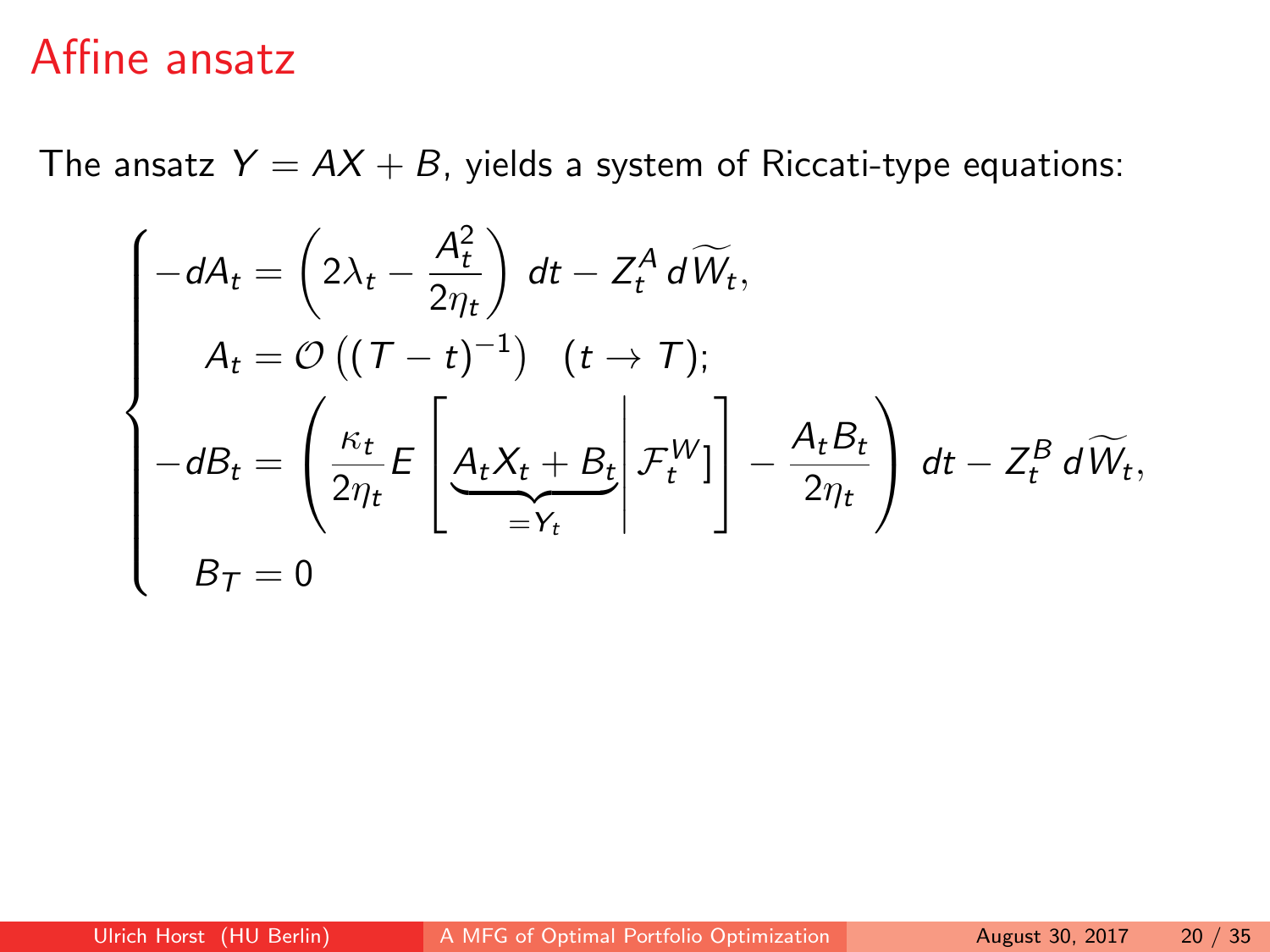The ansatz  $Y = AX + B$ , yields a system of Riccati-type equations:

$$
\begin{cases}\n-dA_t = \left(2\lambda_t - \frac{A_t^2}{2\eta_t}\right) dt - Z_t^A d\widetilde{W}_t, \\
A_t = \mathcal{O}\left((T-t)^{-1}\right) \quad (t \to T); \\
-dB_t = \left(\frac{\kappa_t}{2\eta_t} E\left[\frac{A_t X_t + B_t}{-Y_t}\bigg|\mathcal{F}_t^W\right]\right] - \frac{A_t B_t}{2\eta_t}\right) dt - Z_t^B d\widetilde{W}_t, \\
B_T = 0\n\end{cases}
$$

**•** benefit: known, yet still singular terminal conditions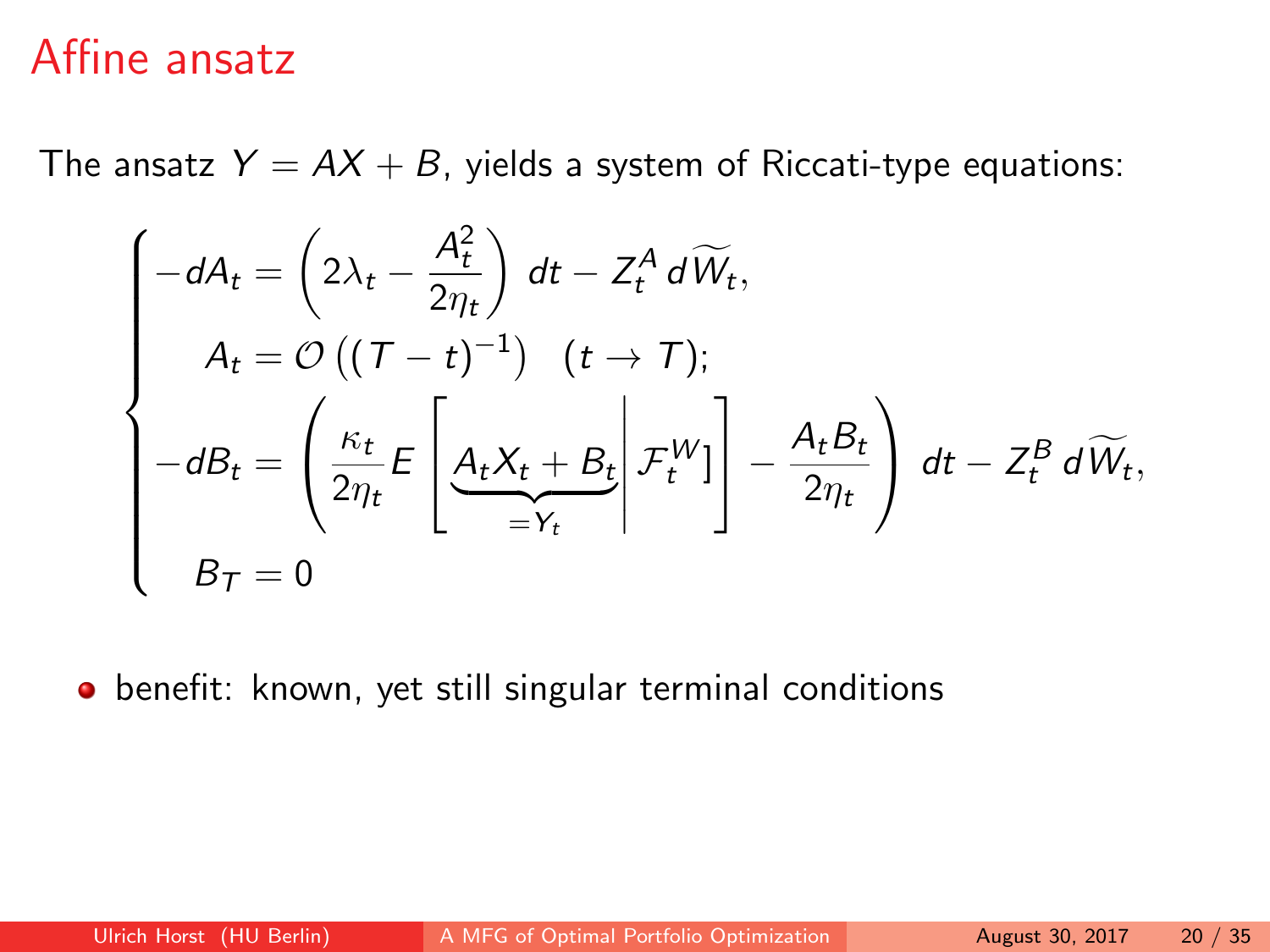The ansatz  $Y = AX + B$ , yields a system of Riccati-type equations:

$$
\begin{cases}\n-dA_t = \left(2\lambda_t - \frac{A_t^2}{2\eta_t}\right) dt - Z_t^A d\widetilde{W}_t, \\
A_t = \mathcal{O}\left((T-t)^{-1}\right) \quad (t \to T); \\
-dB_t = \left(\frac{\kappa_t}{2\eta_t} E\left[\frac{A_t X_t + B_t}{-Y_t}\bigg|\mathcal{F}_t^W\right]\right] - \frac{A_t B_t}{2\eta_t}\right) dt - Z_t^B d\widetilde{W}_t, \\
B_T = 0\n\end{cases}
$$

**•** benefit: known, yet still singular terminal conditions

 $\bullet$  benefit: the equation for A is decoupled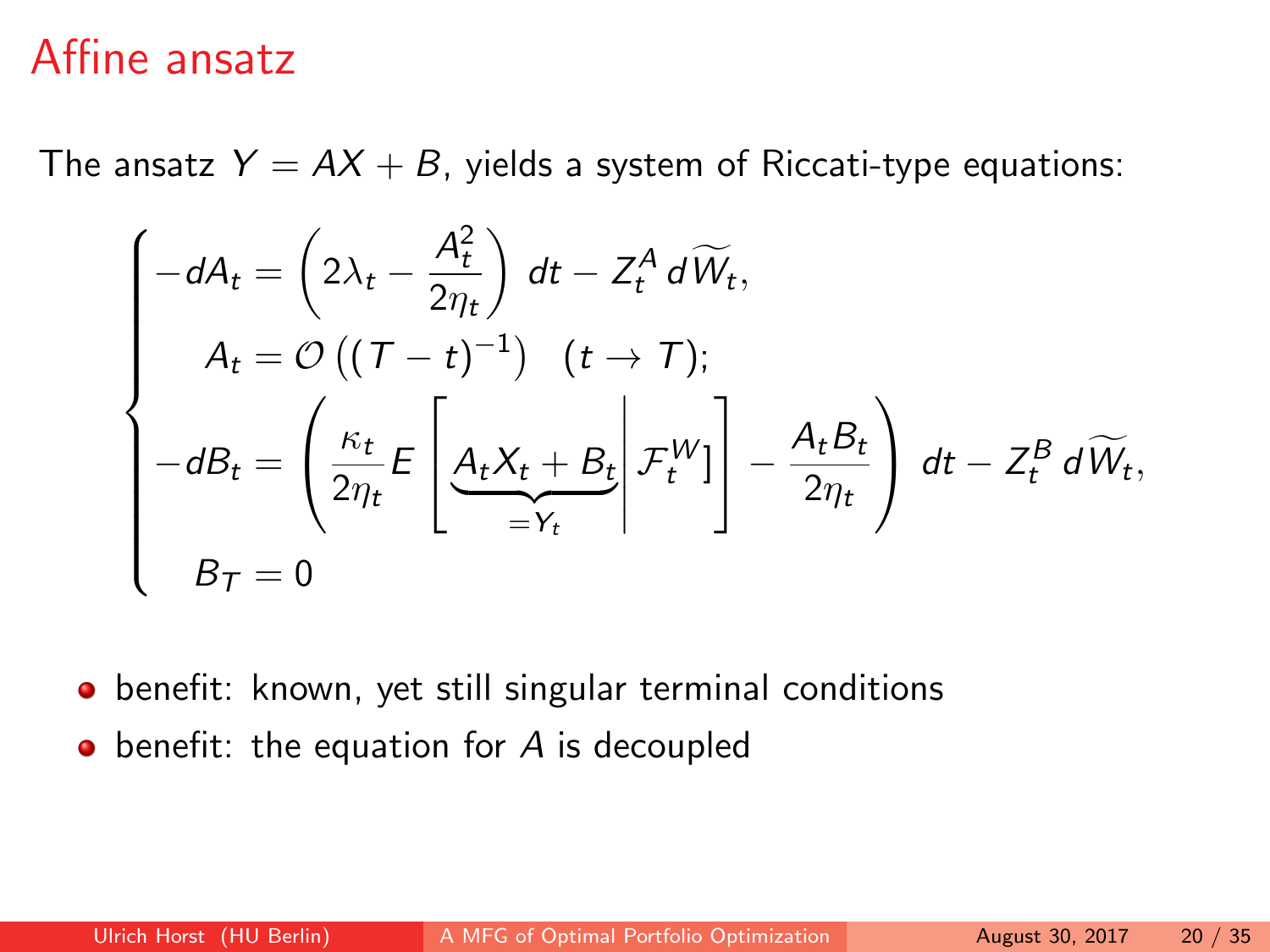The ansatz  $Y = AX + B$ , yields a system of Riccati-type equations:

$$
\begin{cases}\n-dA_t = \left(2\lambda_t - \frac{A_t^2}{2\eta_t}\right) dt - Z_t^A d\widetilde{W}_t, \\
A_t = \mathcal{O}\left((T-t)^{-1}\right) \quad (t \to T); \\
-dB_t = \left(\frac{\kappa_t}{2\eta_t} E\left[\frac{A_t X_t + B_t}{-Y_t}\bigg|\mathcal{F}_t^W]\right] - \frac{A_t B_t}{2\eta_t}\right) dt - Z_t^B d\widetilde{W}_t, \\
B_T = 0\n\end{cases}
$$

- **•** benefit: known, yet still singular terminal conditions
- benefit: the equation for A is decoupled
- drawback: the equation for  $B$  has singular coefficients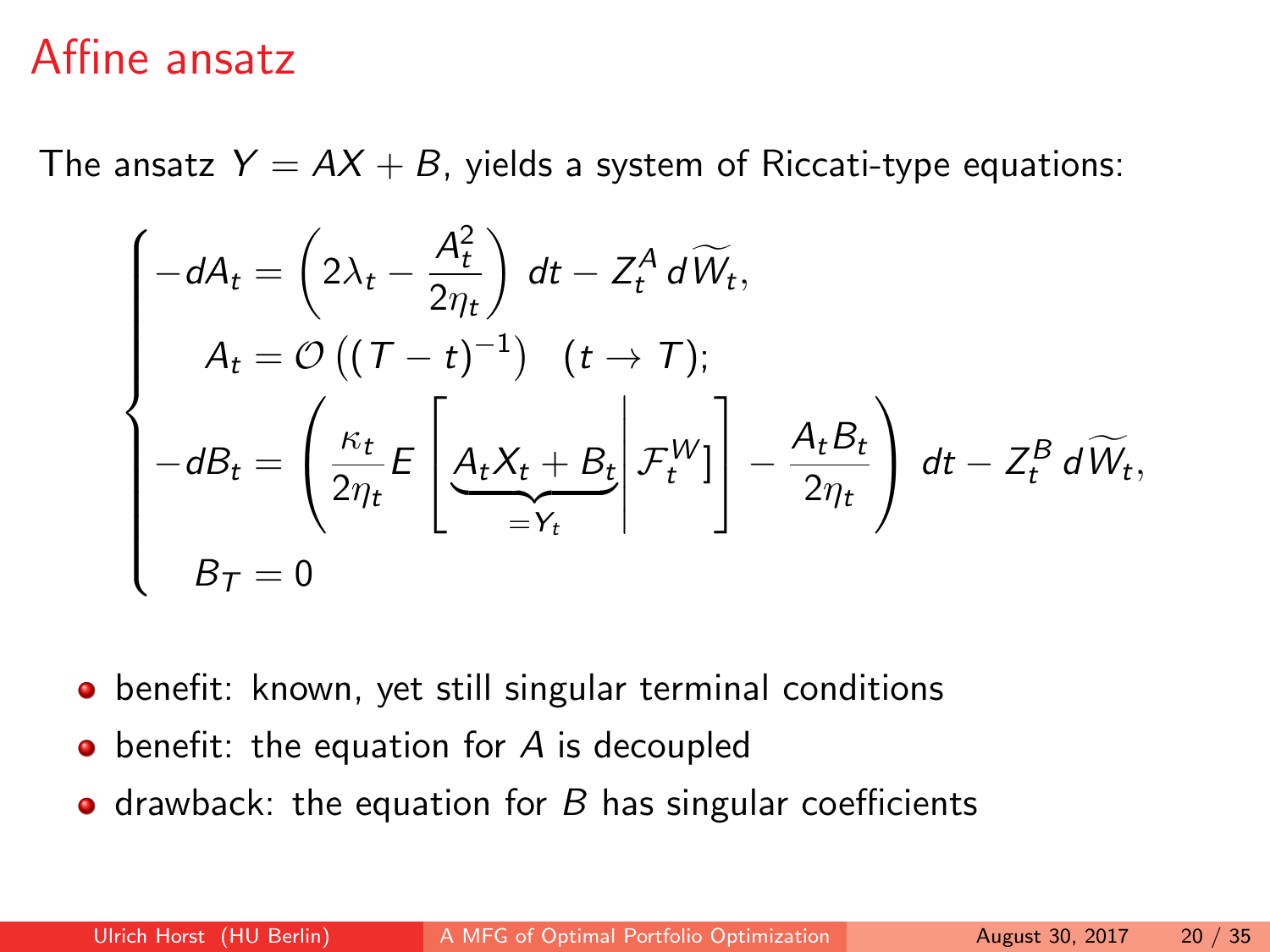## An equivalent FBSDE

We need to solve a mean-field FBSDE with singular coefficients:

$$
\begin{cases}\n dX_t = -\frac{A_t X_t + B_t}{2\eta_t} dt \\
 X_0 = x \\
 -dB_t = \left( \frac{\kappa_t}{2\eta_t} E\left[ A_t X_t + B_t | \mathcal{F}_t^W \right] \right] - \frac{A_t B_t}{2\eta_t} \right) dt - Z_t^B d\widetilde{W}_t, \\
 B_T = 0.\n\end{cases}
$$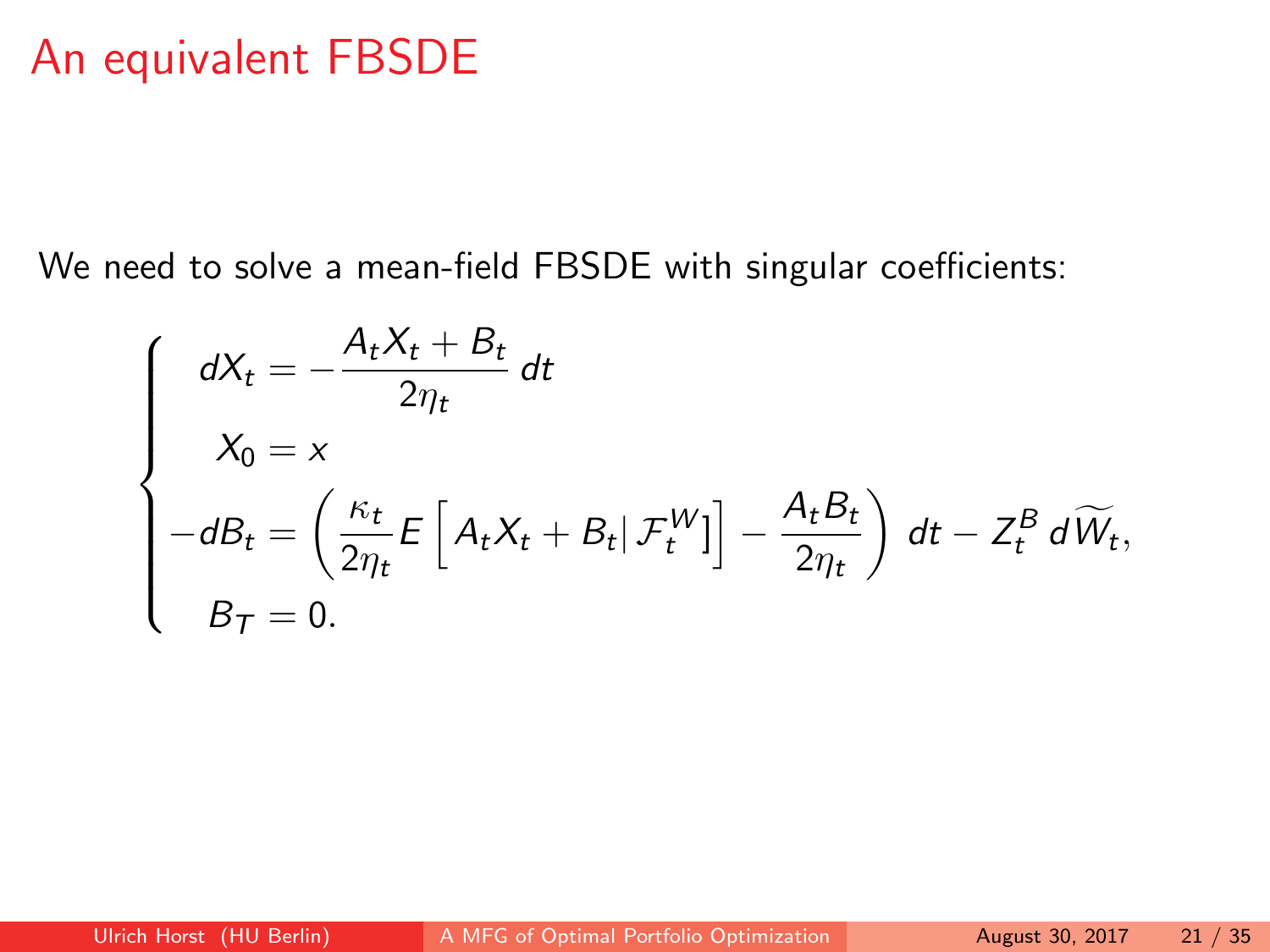## Theorem (Fu, Graewe, H. (2017))

Under boundedness assumptions on the coefficients there exists a unique (global) solution to the mean-field FBSDE. The solution characterizes the solution to the MFG.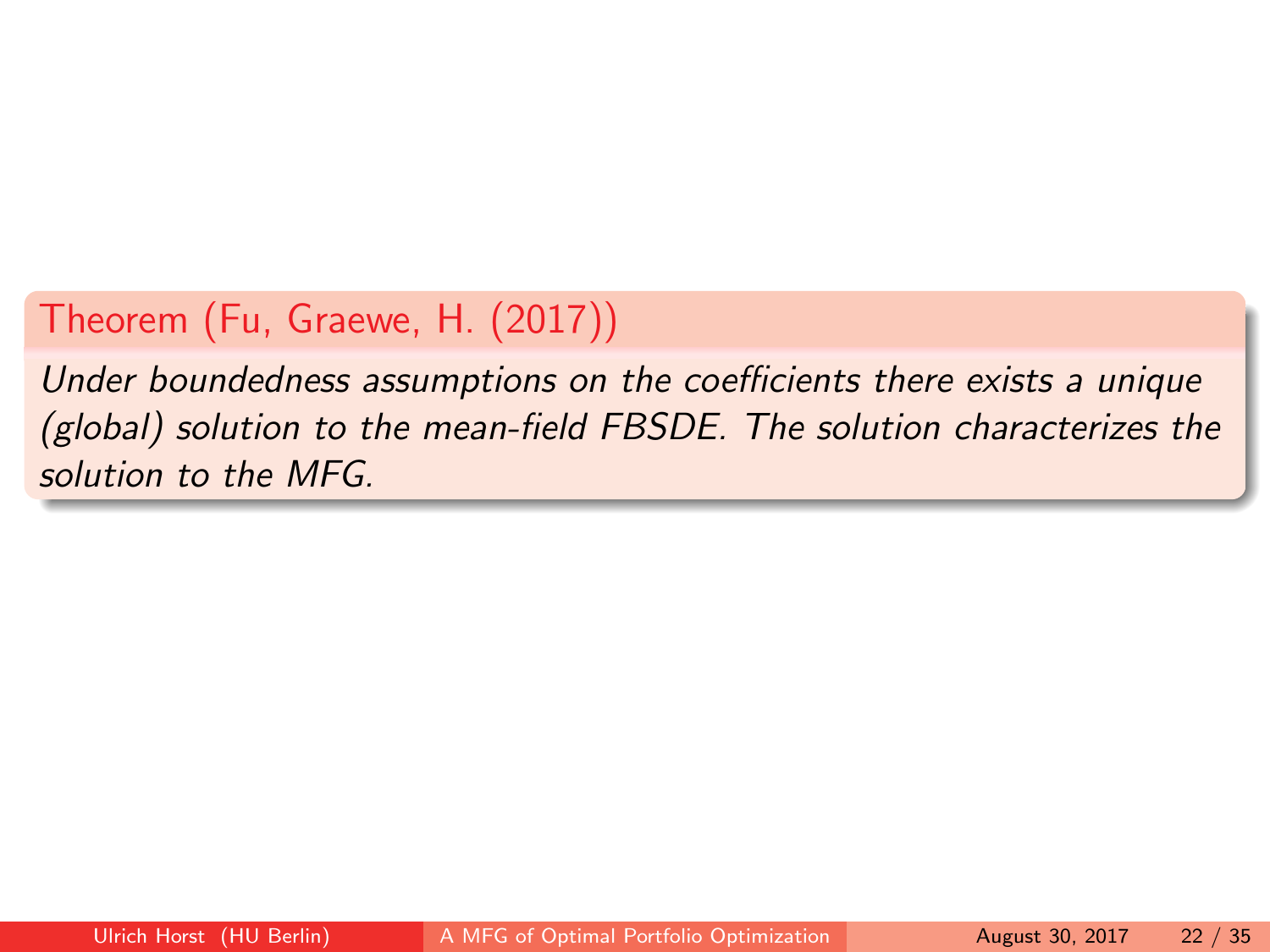# On the proof

- short-time solution: fixed-point or FBSDE methods
- **•** global solution
	- $\triangleright$  standard continuation method fails
	- $\triangleright$  we use a modified continuation method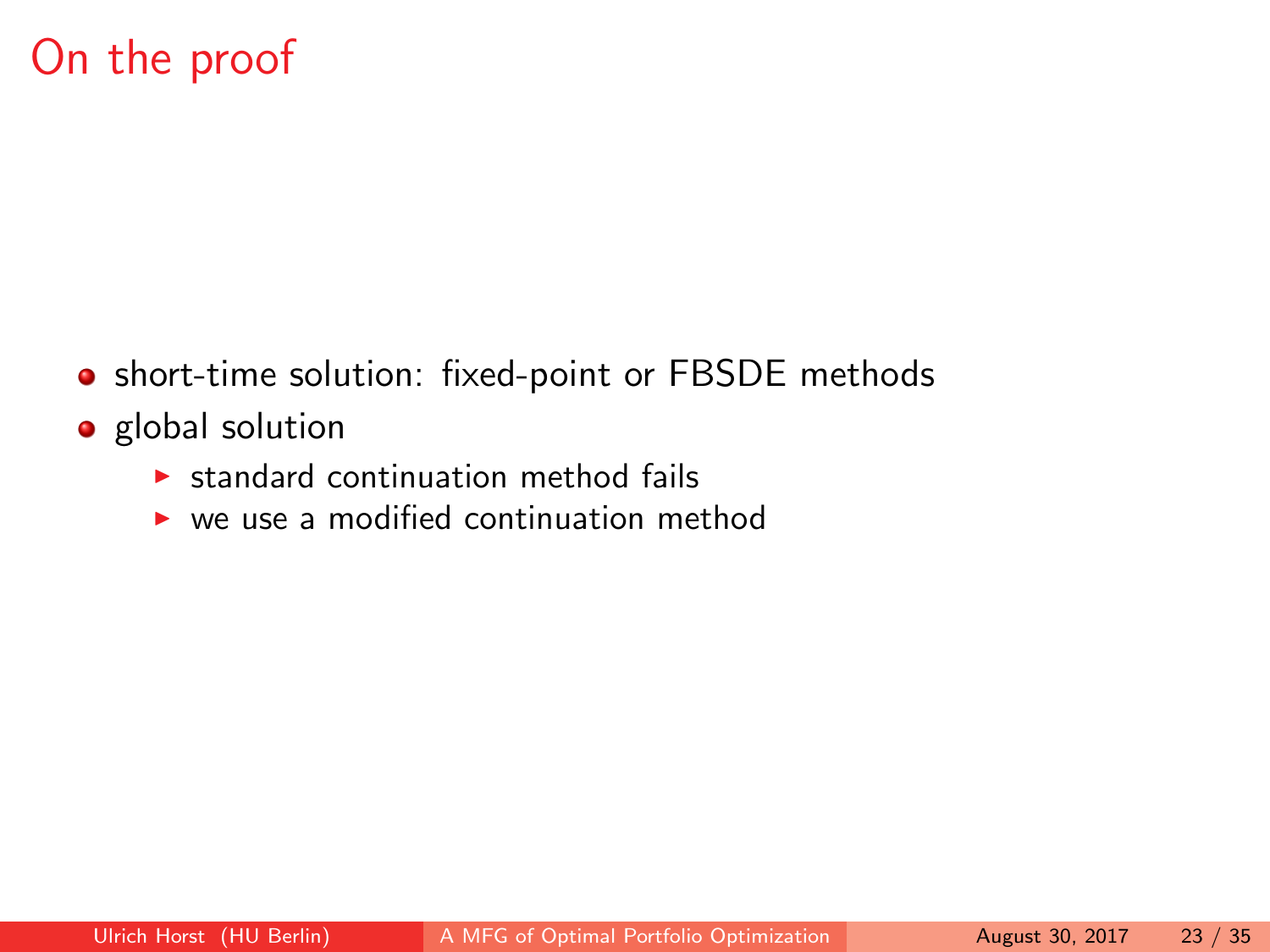# Short-time solution

$$
\Phi_t(\mu) := E\left[ x e^{-\int_0^t \frac{A_u}{2\eta_u} du} \frac{A_t}{2\eta_t} + \frac{B_t}{2\eta_t} -\frac{A_t}{2\eta_t} \int_0^t \frac{B_r(\mu)}{2\eta_r} e^{-\int_r^t \frac{A_u}{2\eta_u} du} dr | \mathcal{F}_t^W \right] = \mu_t
$$

where

$$
-dA_t = \left(2\lambda_t - \frac{A_t^2}{2\eta_t}\right) dt - Z_t^A d\widetilde{W}_t,
$$
  
\n
$$
A_t = \mathcal{O}\left(\frac{1}{\mathcal{T} - t}\right) (t \to \mathcal{T})
$$
  
\n
$$
-dB_t(\mu) = \left(\frac{\kappa_t}{2\eta_t}\mu_t - \frac{A_t B_t}{2\eta_t}\right) dt - Z_t^B d\widetilde{W}_t,
$$
  
\n
$$
B_{\mathcal{T}} = 0.
$$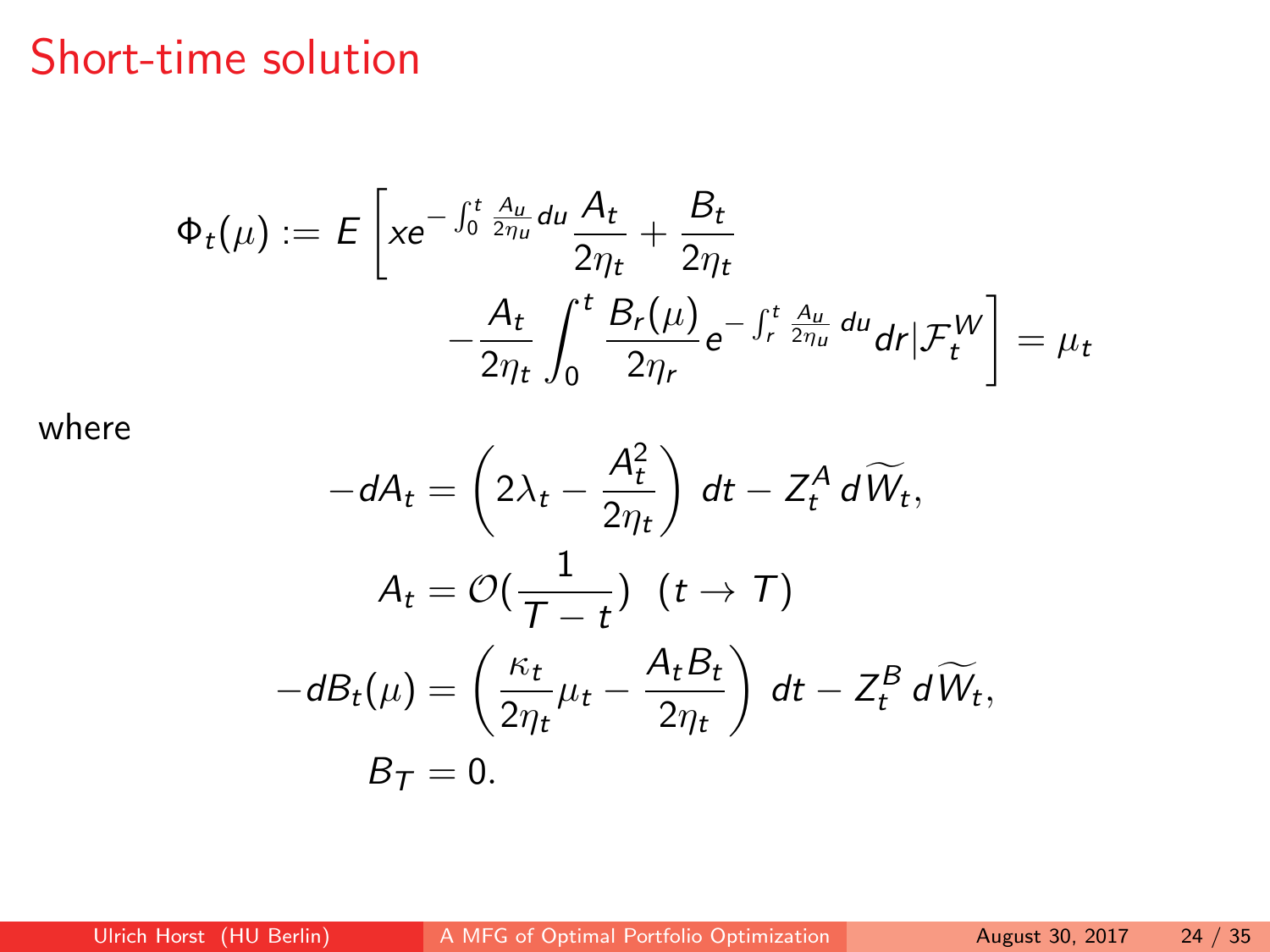# Global solution

We apply method of continuation to a FBSDE of the form:

$$
\begin{cases}\ndX_t = \{-A_t X_t - \alpha B_t - b_t\} dt, & X_0 = 1, \\
-dB_t = \{-A_t B_t + \alpha \kappa_t \mathbb{E}[A_t X_t + B_t] + f_t\} dt - Z_t dW_t, & B_T = 0\n\end{cases}
$$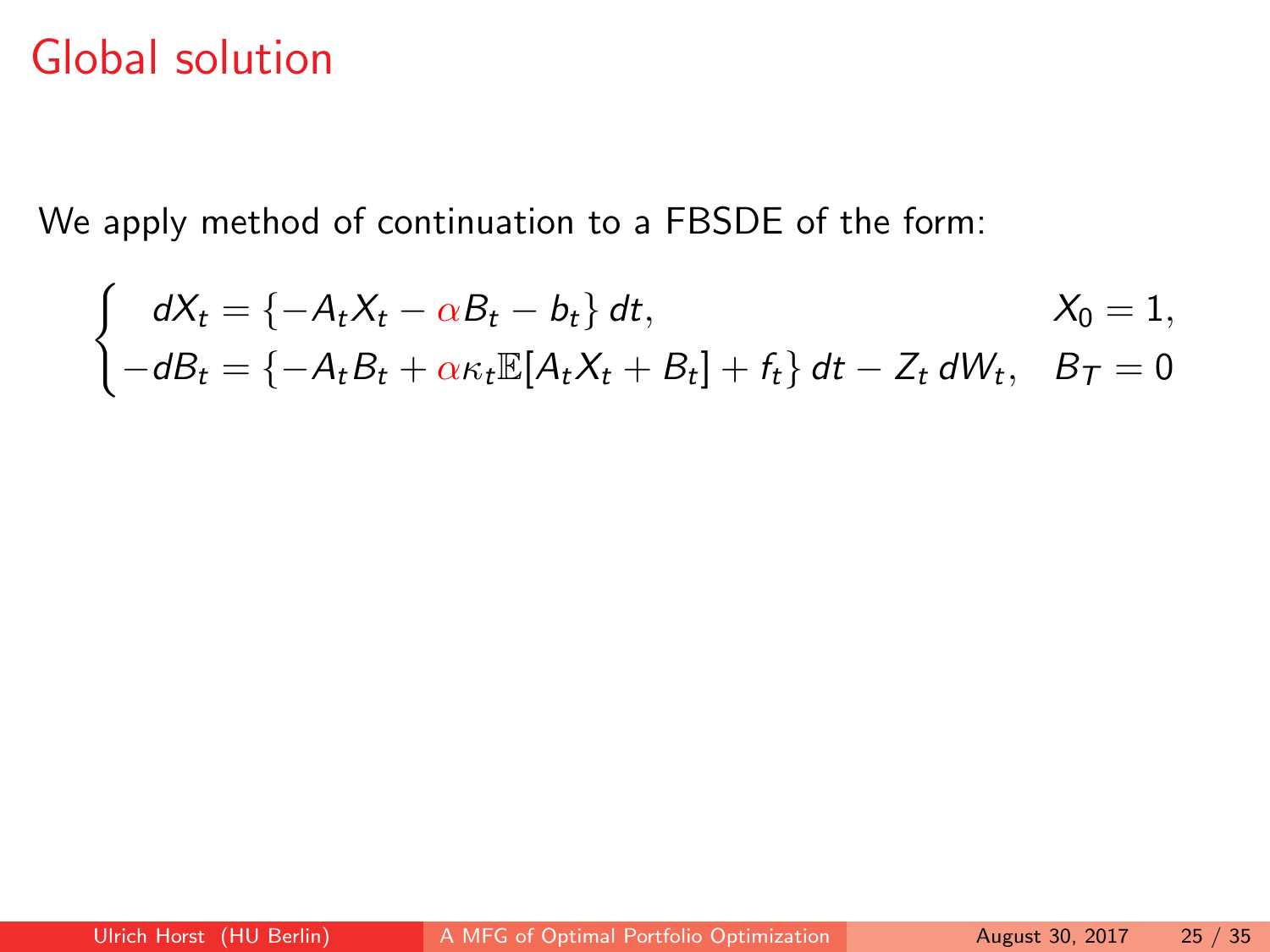# Global solution

We apply method of continuation to a FBSDE of the form:

$$
\begin{cases}\ndX_t = \{-A_tX_t - \alpha B_t - b_t\} dt, & X_0 = 1, \\
-dB_t = \{-A_tB_t + \alpha \kappa_t \mathbb{E}[A_tX_t + B_t] + f_t\} dt - Z_t dW_t, & B_T = 0\n\end{cases}
$$

 $\bullet$  we are looking for X, B that belong to

$$
\mathcal{H}:=\left\{Z: \text{esssup}_{t,\omega}(T-t)^{-1}|Z_t(\omega)|<\infty\right\}
$$

• this is why we only multiply the second term by  $\alpha$ 

• else 
$$
X, B = \mathcal{O}((T - t)^{\alpha})
$$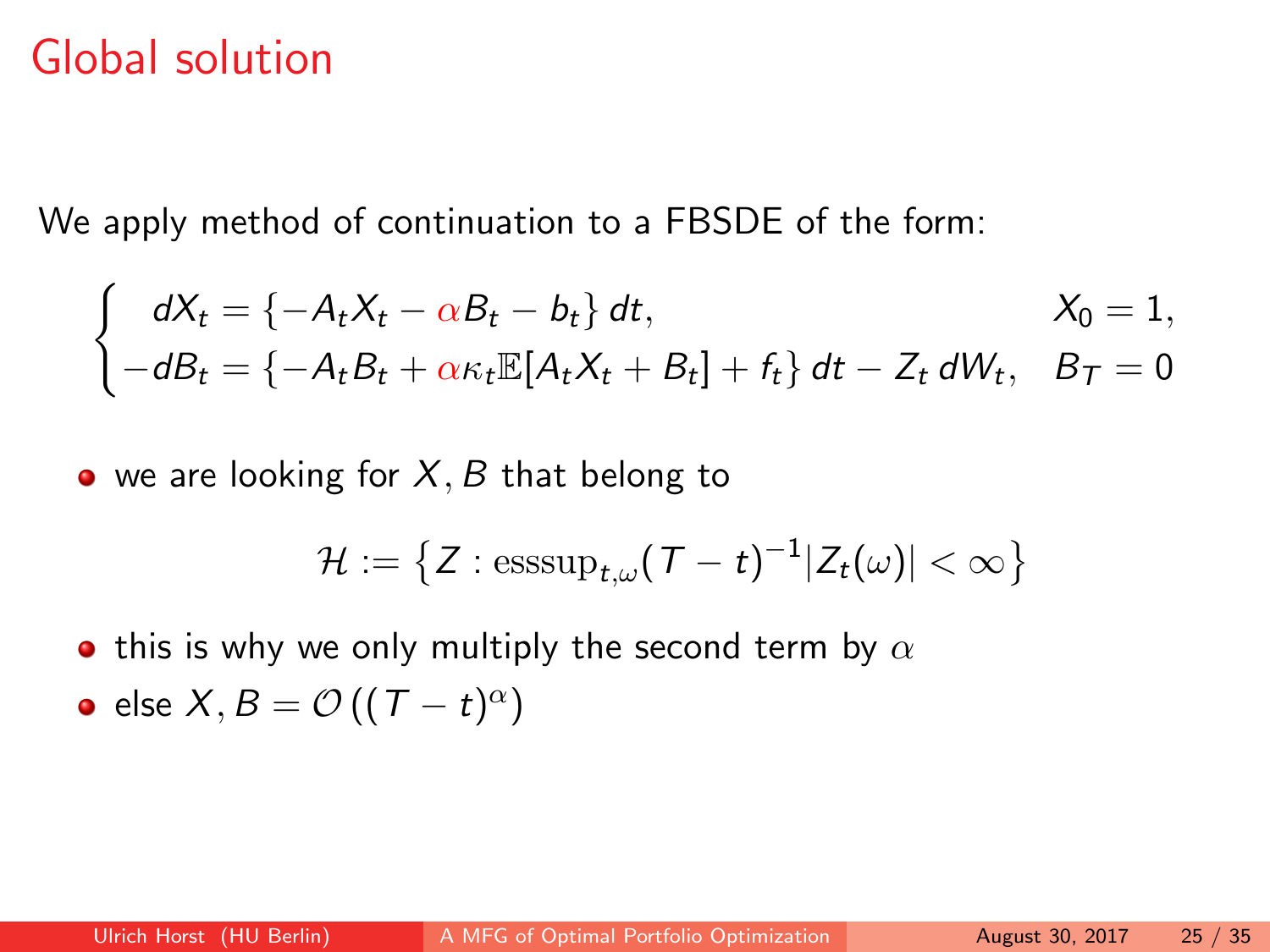### Lemma

For  $\alpha = 0$  there exists for every  $b \in \mathcal{H}$  and  $f \in L^{\infty}_{\mathcal{F}}(0,\,T;\mathbb{R})$  a unique solution  $(X, B, Z)$  in the right space to the equation above:

$$
\begin{cases}\nX_t = xe^{-\int_0^t A_r dr} + \int_0^t b_s e^{-\int_s^t A_r dr} ds, \\
B_t = \mathbb{E}\left[\int_t^T f_s e^{-\int_t^s A_r dr} ds \middle| \mathcal{F}_t\right].\n\end{cases}
$$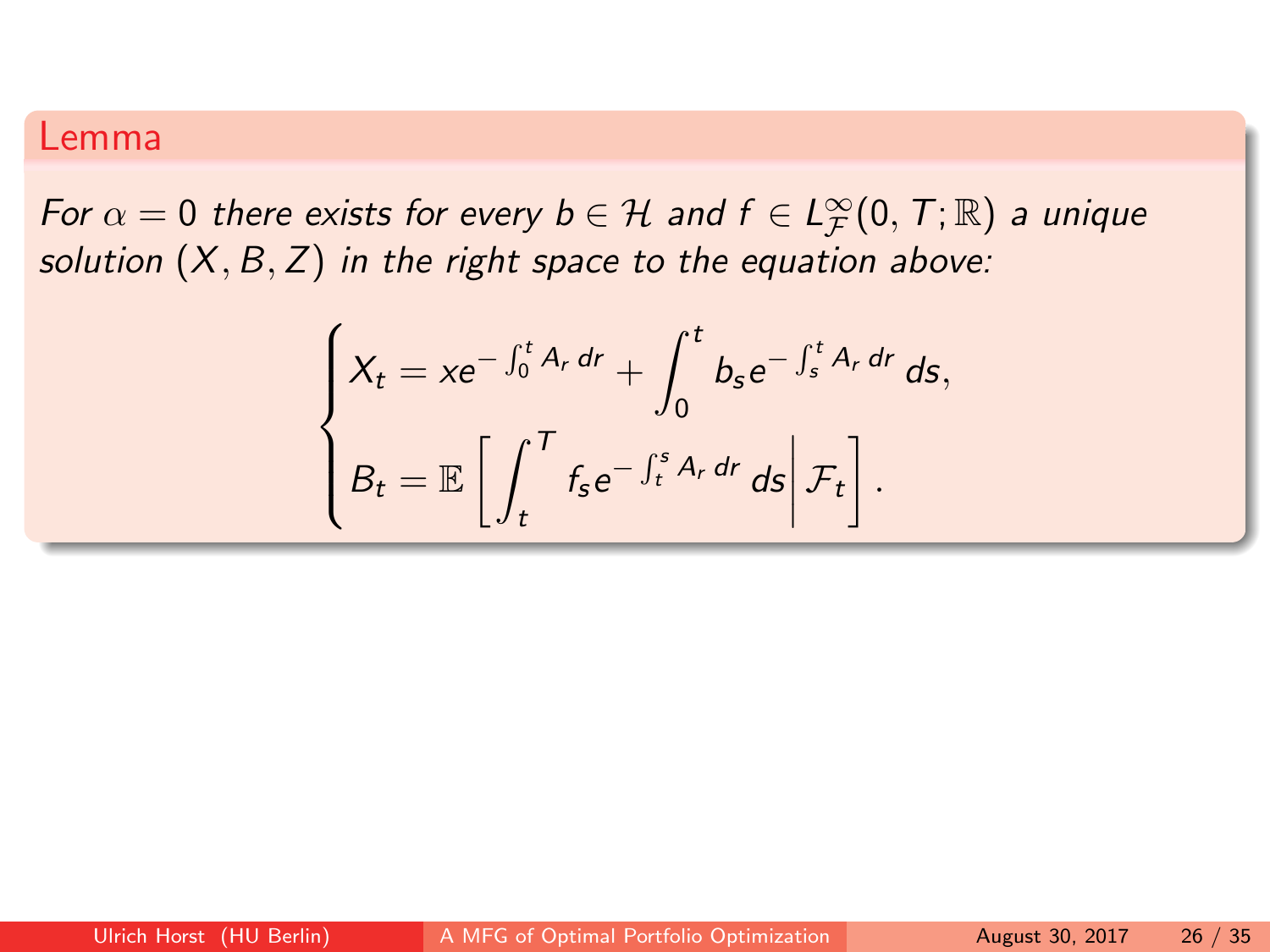### Lemma

For  $\alpha = 0$  there exists for every  $b \in \mathcal{H}$  and  $f \in L^{\infty}_{\mathcal{F}}(0,\,T;\mathbb{R})$  a unique solution  $(X, B, Z)$  in the right space to the equation above:

$$
\begin{cases}\nX_t = xe^{-\int_0^t A_r dr} + \int_0^t b_s e^{-\int_s^t A_r dr} ds, \\
B_t = \mathbb{E}\left[\int_t^T f_s e^{-\int_t^s A_r dr} ds \middle| \mathcal{F}_t\right].\n\end{cases}
$$

### Lemma

If for some  $\alpha \in [0,1]$  the above equation is solvable for every data  $b \in \mathcal{H}$ and  $f\in L^\infty_\mathcal{F}(0,\,T;\mathbb{R})$ , then it is solvable for  $\beta\in[\alpha,\alpha+\delta]$  for  $\delta>0$  small.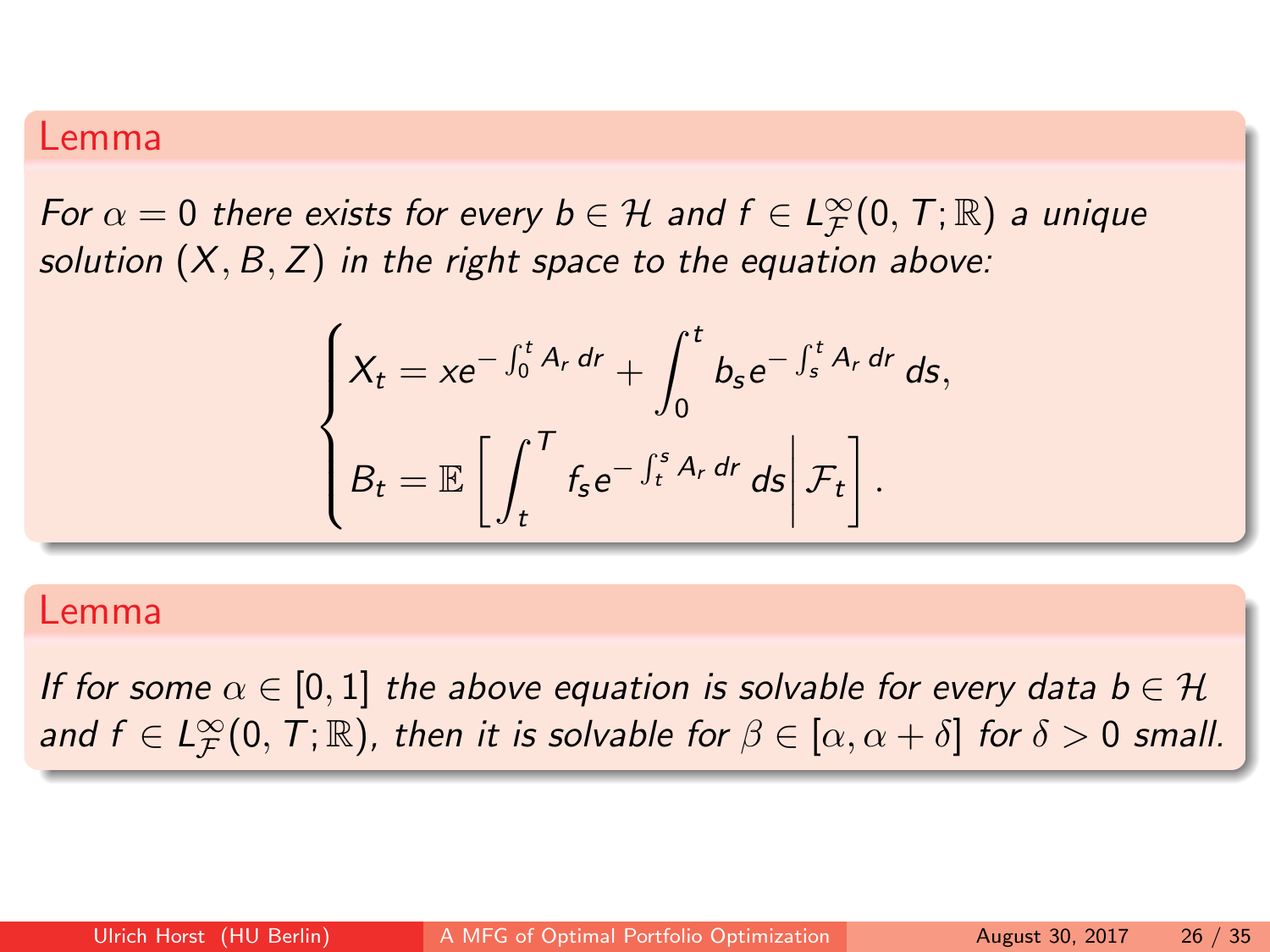# Common values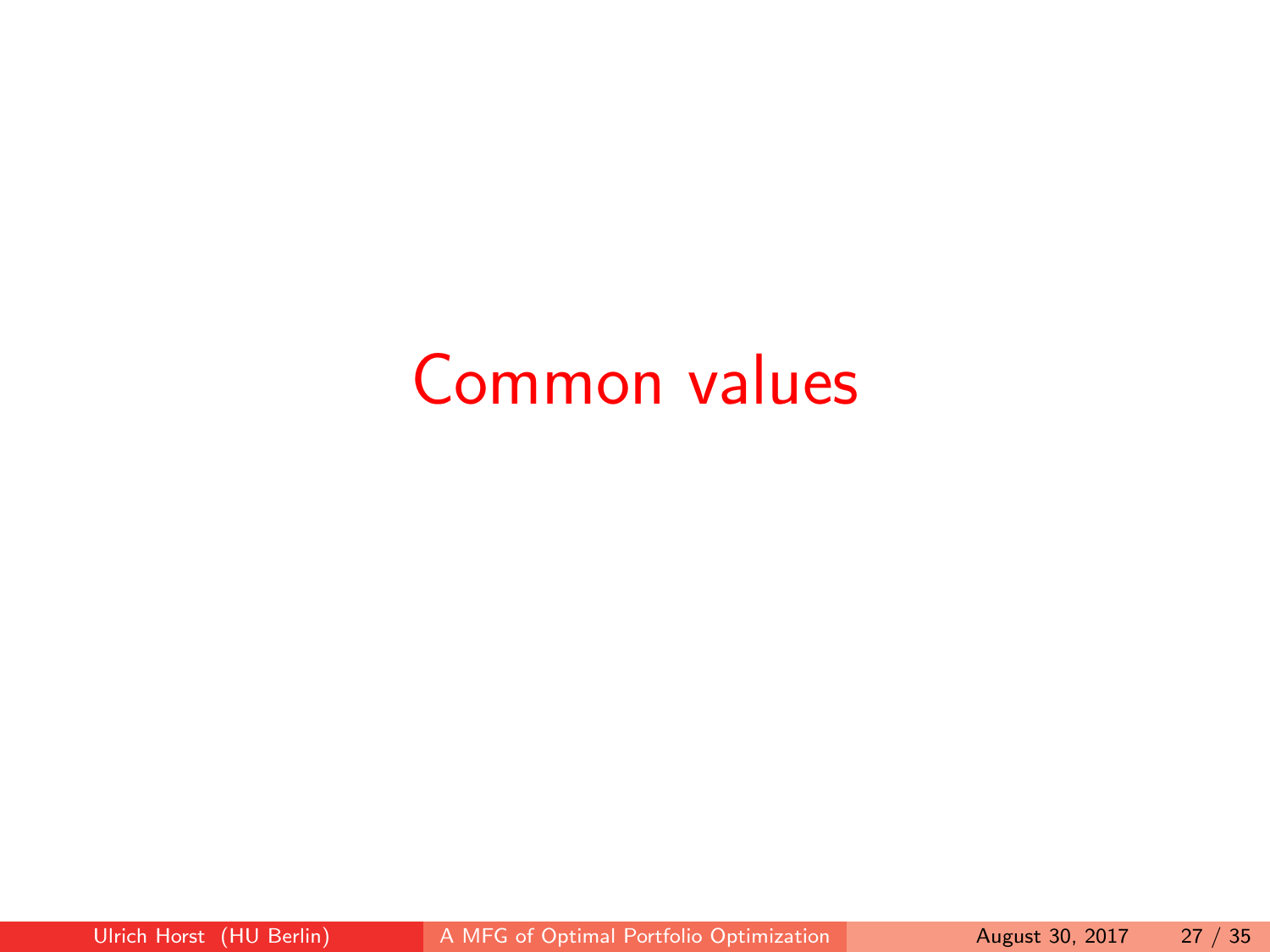# <span id="page-37-0"></span>Common value environment

Assume that there is only common information:

$$
\kappa \in \sigma(W), \quad \lambda \in \sigma(W).
$$

Then, because  $\xi \in \sigma(W)$ , the mean-field FBSDE reduces to

$$
\begin{cases}\n dX_t = -\frac{Y_t}{2\eta_t} dt \\
 X_0 = X \\
 -dY_t = \left(\kappa_t \frac{Y_t}{2\eta_t} + 2\lambda X_t\right) dt - Z_t dW_t \\
 Y_T \text{ to be determined}\n\end{cases}
$$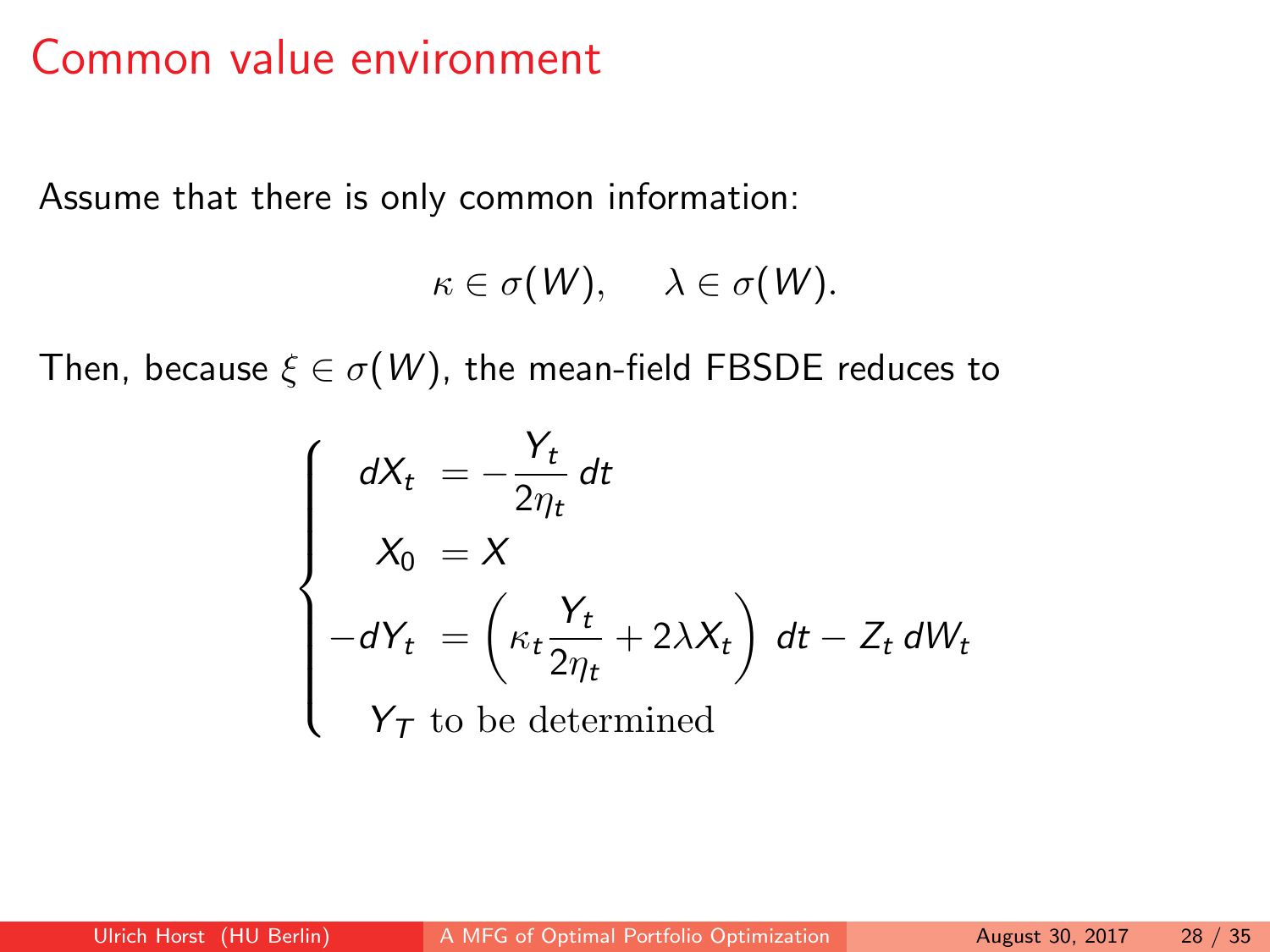# Common value environment

Ansatz  $Y = AX$  reduces the FBSDE to the Riccati equation

$$
-dA_t=\left(2\lambda_t+\frac{\kappa_tA_t}{2\eta_t}-\frac{A_t^2}{2\eta_t}\right) dt-Z_tdW_t, \ \ A_T=\infty.
$$

### Theorem (F., Graewe, Horst (2017))

The above FBSDE has a unique global solution. It characterizes the solution to the MFG.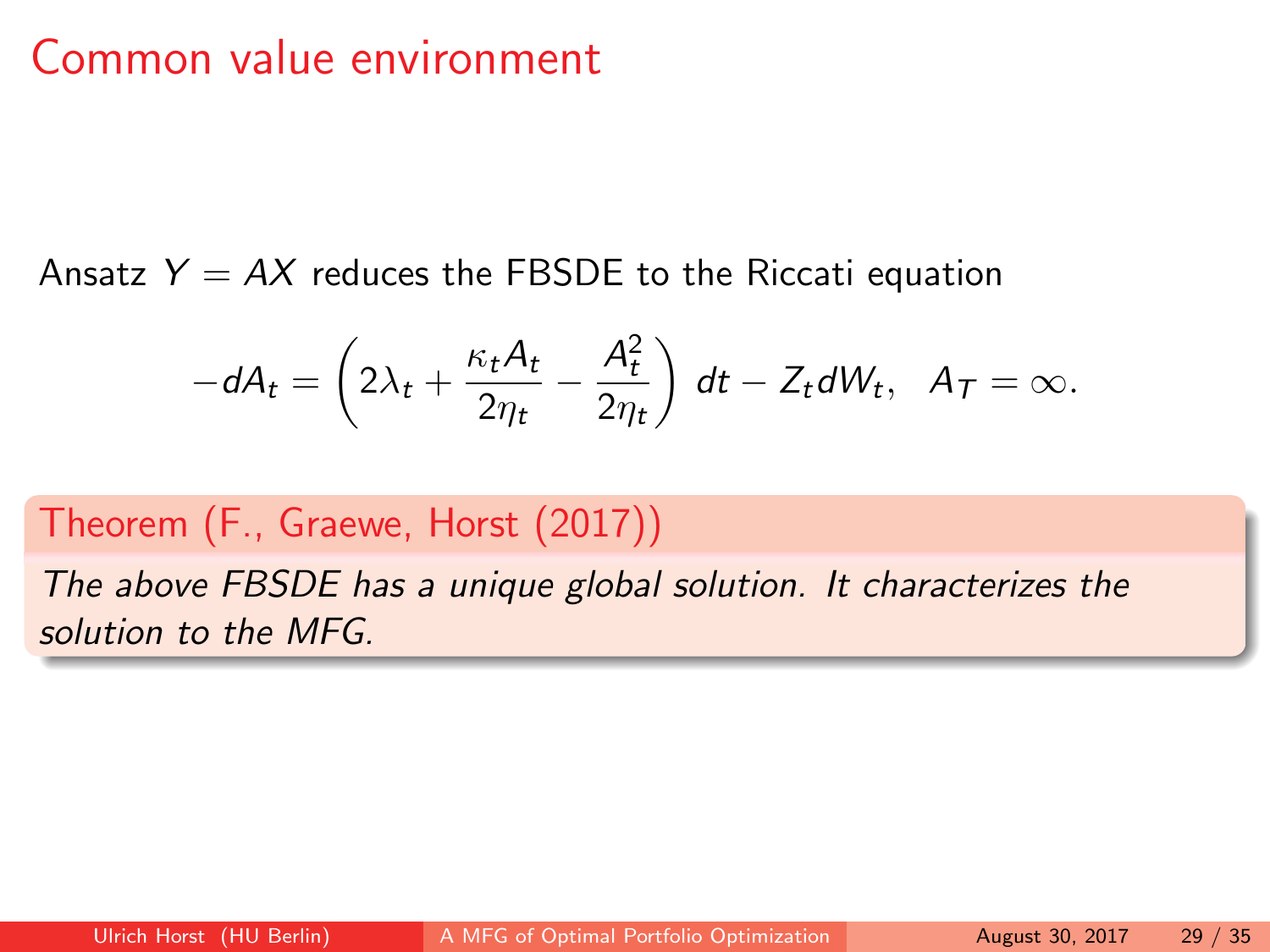# <span id="page-39-0"></span>Example

If all coefficients are constants, the backward stochastic Riccati equation reduces to the ODE

$$
-dA_t = \left(2\lambda + \frac{\kappa A_t}{2\eta} - \frac{A_t^2}{2\eta}\right), \ \ A_T = \infty.
$$

Its explicit solution is

$$
A_t = 2\sqrt{\eta\lambda}\coth\left(\sqrt{\frac{\lambda}{\eta}}(T-t)\right) - \frac{2\eta\left(A - e^{A_+T}e^{A_-t} - A_+e^{A_-T}e^{A_+t}\right)}{e^{A_+T} - e^{A_-T}}
$$

$$
-\frac{2\sqrt{\eta\lambda}\left(e^{A_+T}e^{A_-t} - e^{A_-T}e^{A_+t}\right)\coth\left(\sqrt{\frac{\lambda}{\eta}}(T-t)\right)}{e^{A_+T} - e^{A_-T}}
$$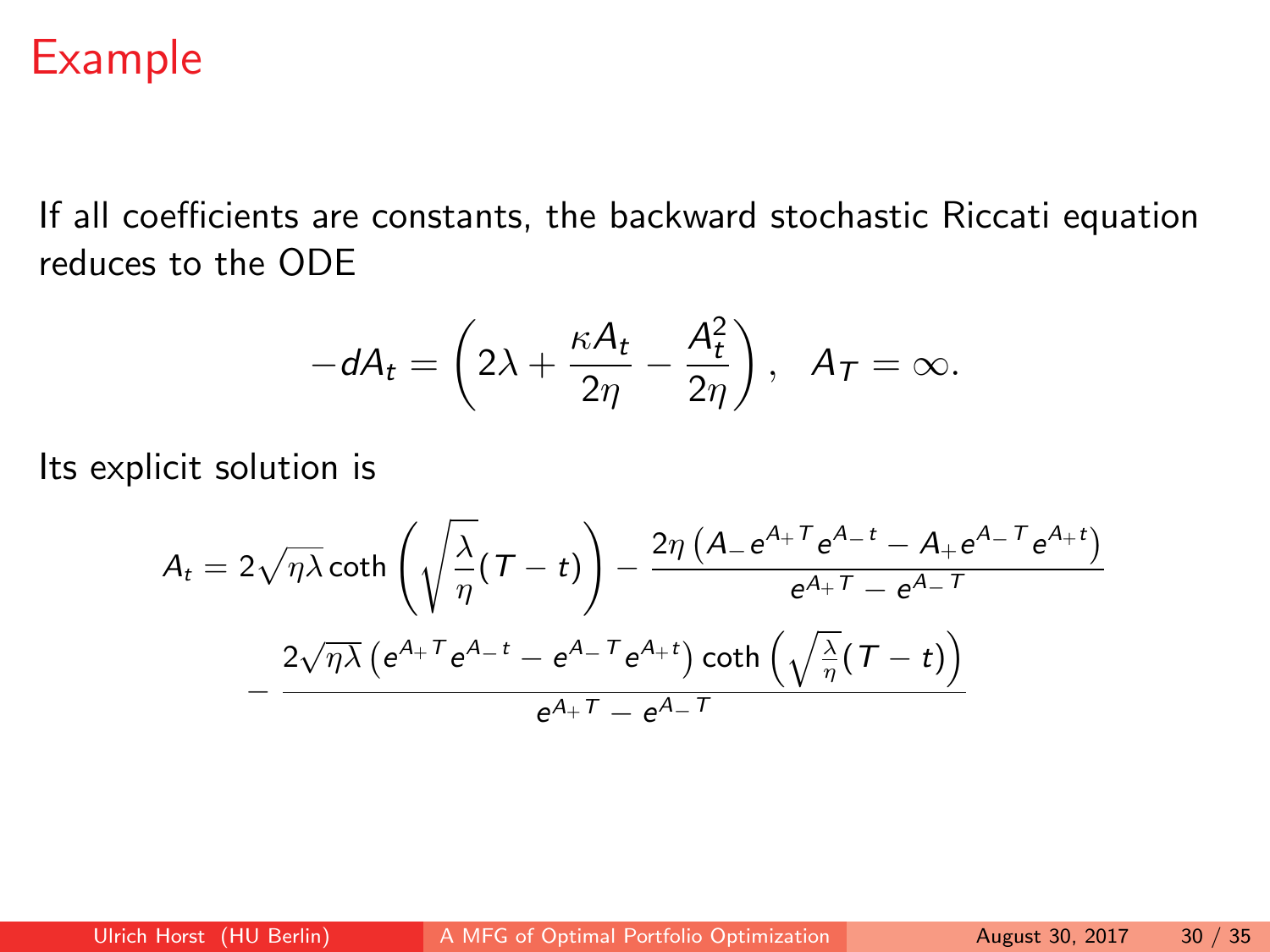# Example

The optimal position and trading rate are

$$
X^{*}(t) = \frac{e^{A_{+}T}e^{A_{-}t} - e^{A_{-}T}e^{A_{+}t}}{e^{A_{+}T} - e^{A_{-}T}}X,
$$

$$
\xi_t^* = \frac{A_+ e^{A_-T} e^{A_+t} - A_- e^{A_+T} e^{A_-t}}{e^{A_+T} - e^{A_-T}} X,
$$

where

$$
\mathcal{A}_+=\frac{\kappa+\sqrt{\kappa^2+16\eta\lambda}}{4\eta},\quad \mathcal{A}_-=\frac{\kappa-\sqrt{\kappa^2+16\eta\lambda}}{4\eta}.
$$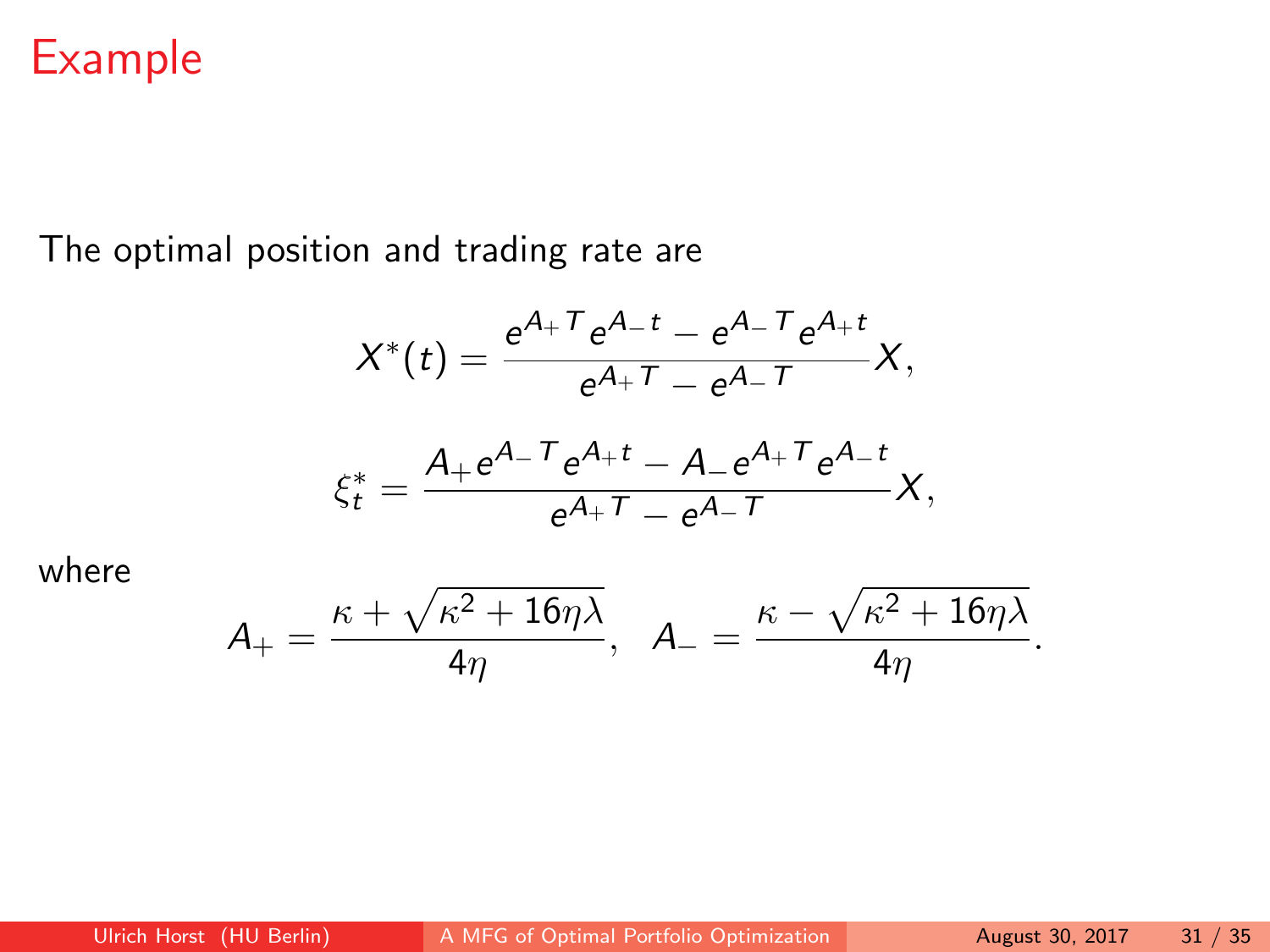# An explicitly solvable case



Figure: Optimal liquidation rate  $\xi^*$  corresponding to parameters  $T = 1$ ,  $X = 1$ ,  $\lambda = 5$  and  $\eta = 5$ . The dashed line corresponds to  $\kappa = 0$ .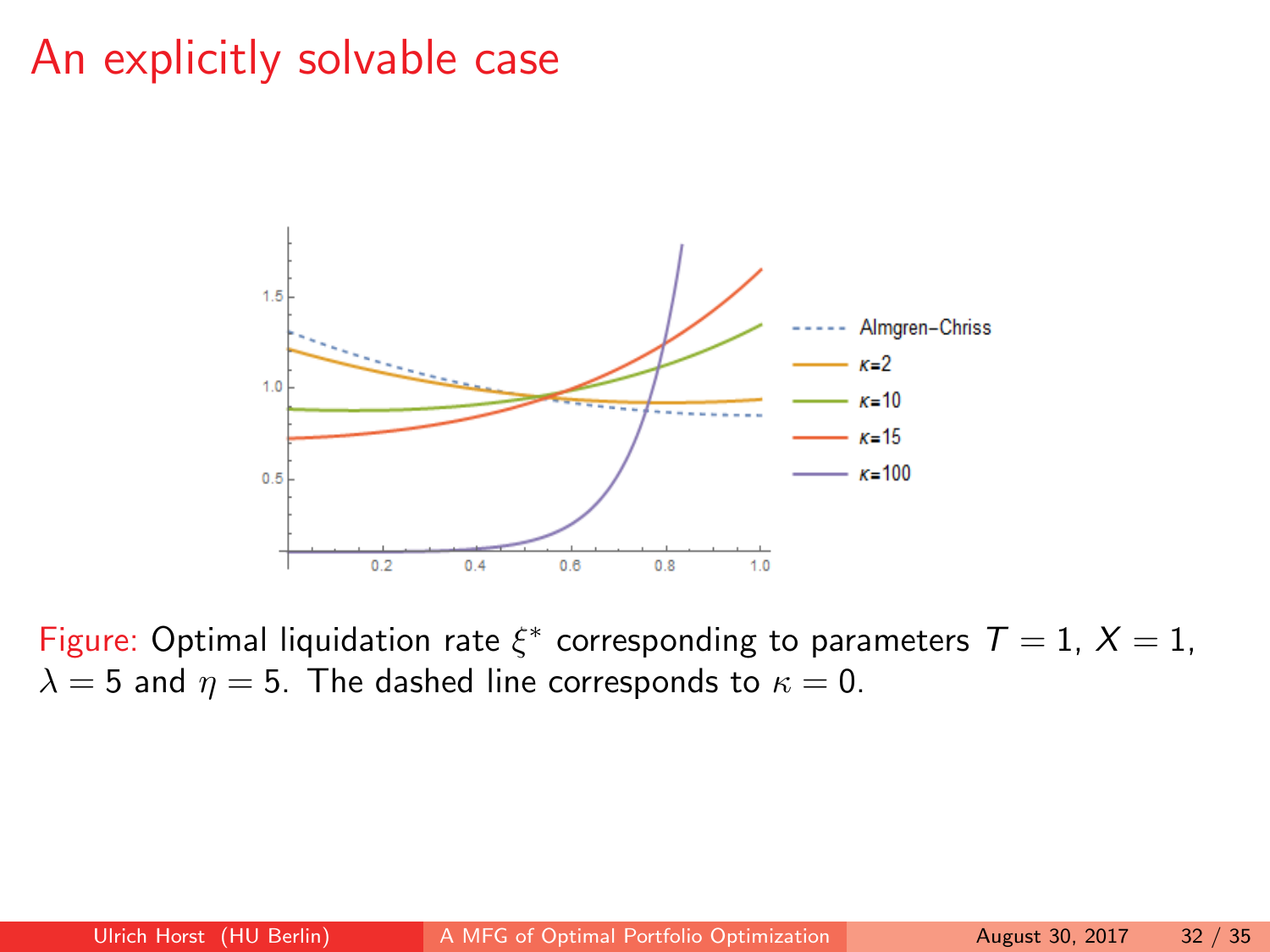# <span id="page-42-0"></span>**Outline**

### [Portfolio liquidation](#page-2-0)

- **•** [Single player](#page-4-0)
- [Multi-player Model](#page-8-0)

### 2 [A multi-player benchmark model](#page-12-0)

### [Our model](#page-16-0)

- **[Private Value Environment](#page-21-0)**
- **[Common Value Environment](#page-37-0)**
- **•** [Example](#page-39-0)

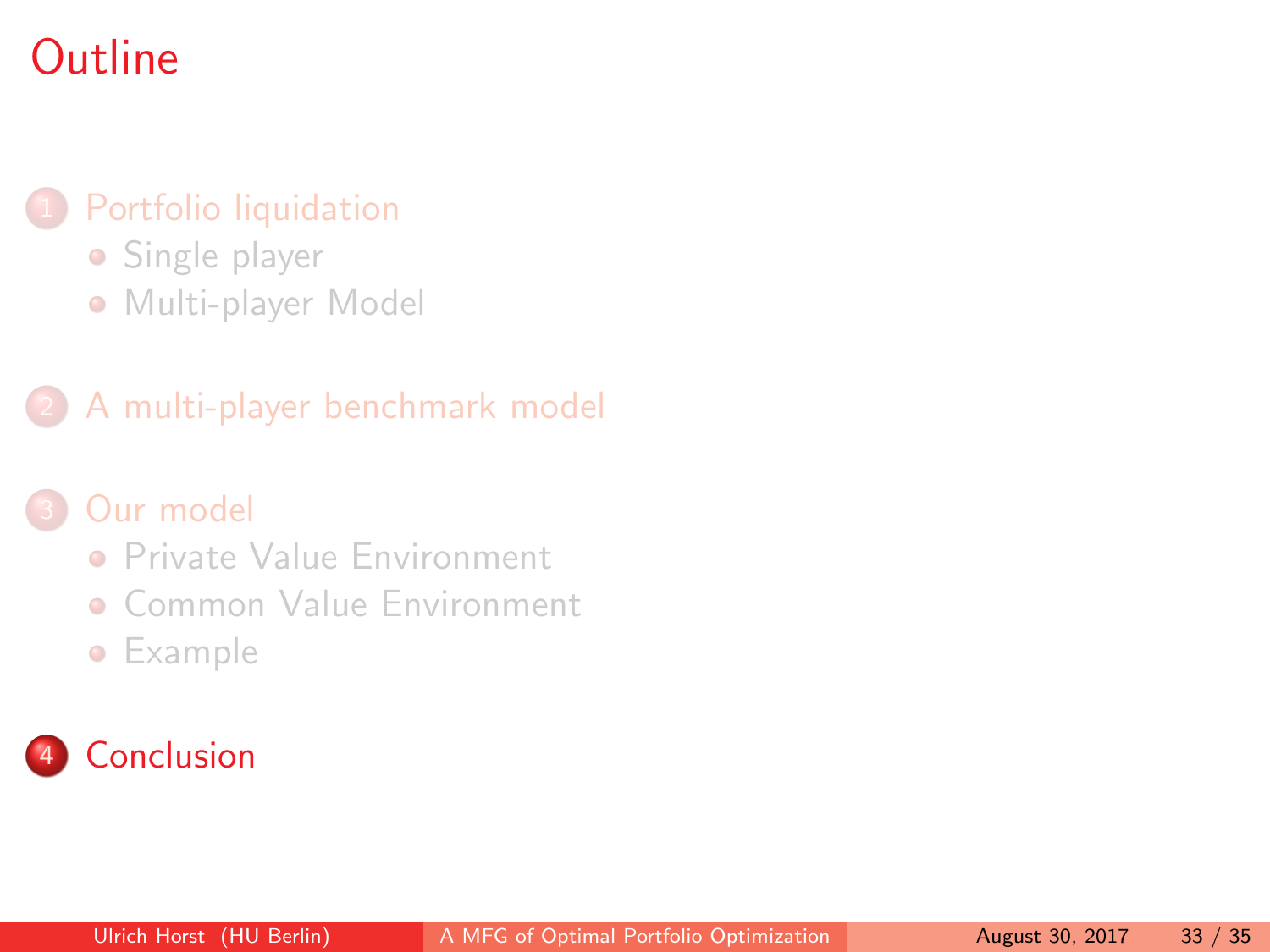# Conclusion

- we introduced a new MFG model for optimal liquidation
- its solution characterized by a FBSDE with singular coefficients
- CVE: global solution through a FBSDE with singular coefficients
- PVE: global solution through a BSDE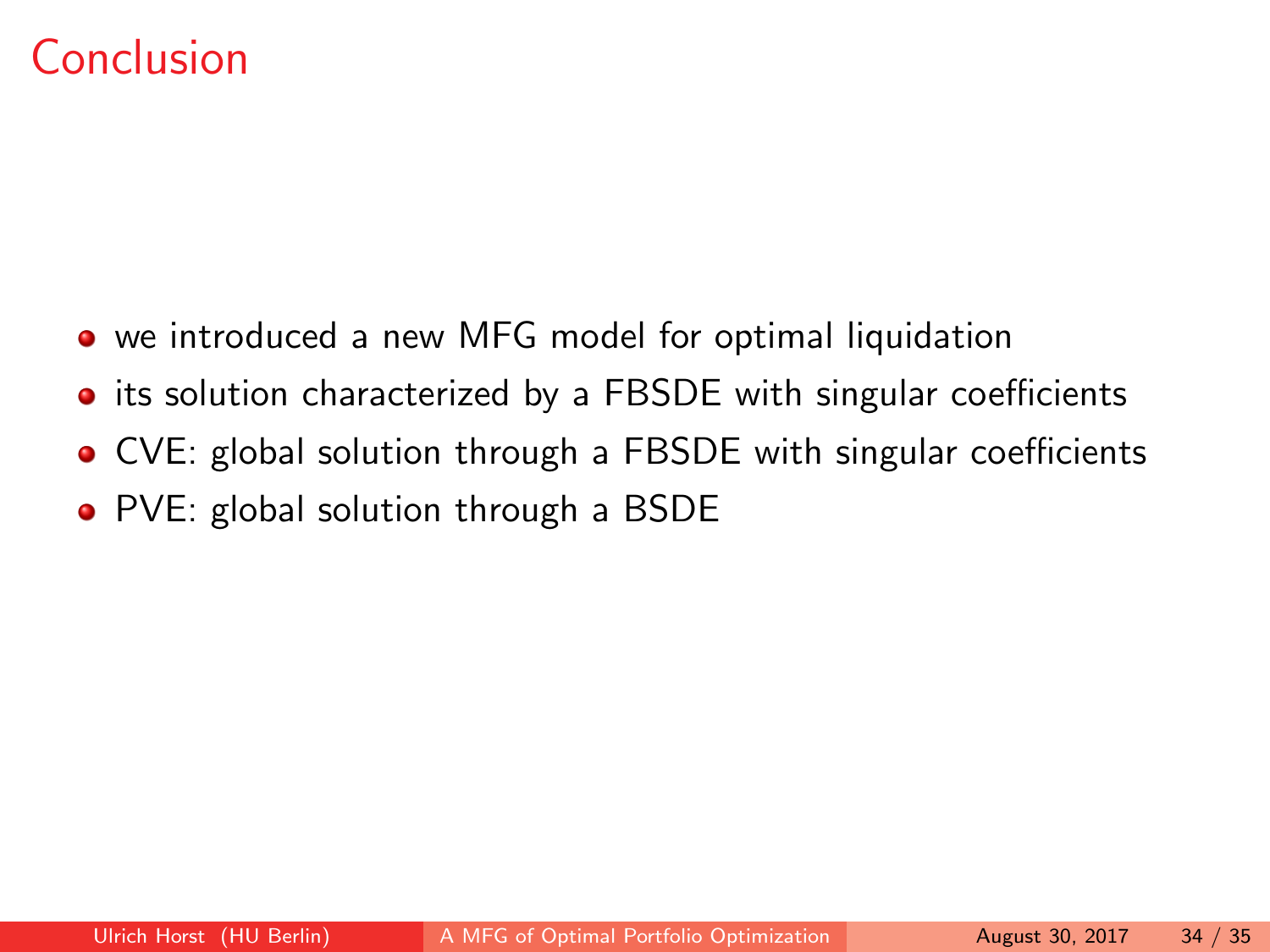# Conclusion

- we introduced a new MFG model for optimal liquidation
- its solution characterized by a FBSDE with singular coefficients
- CVE: global solution through a FBSDE with singular coefficients
- PVE: global solution through a BSDE
- **•** ongoing project: add a major player